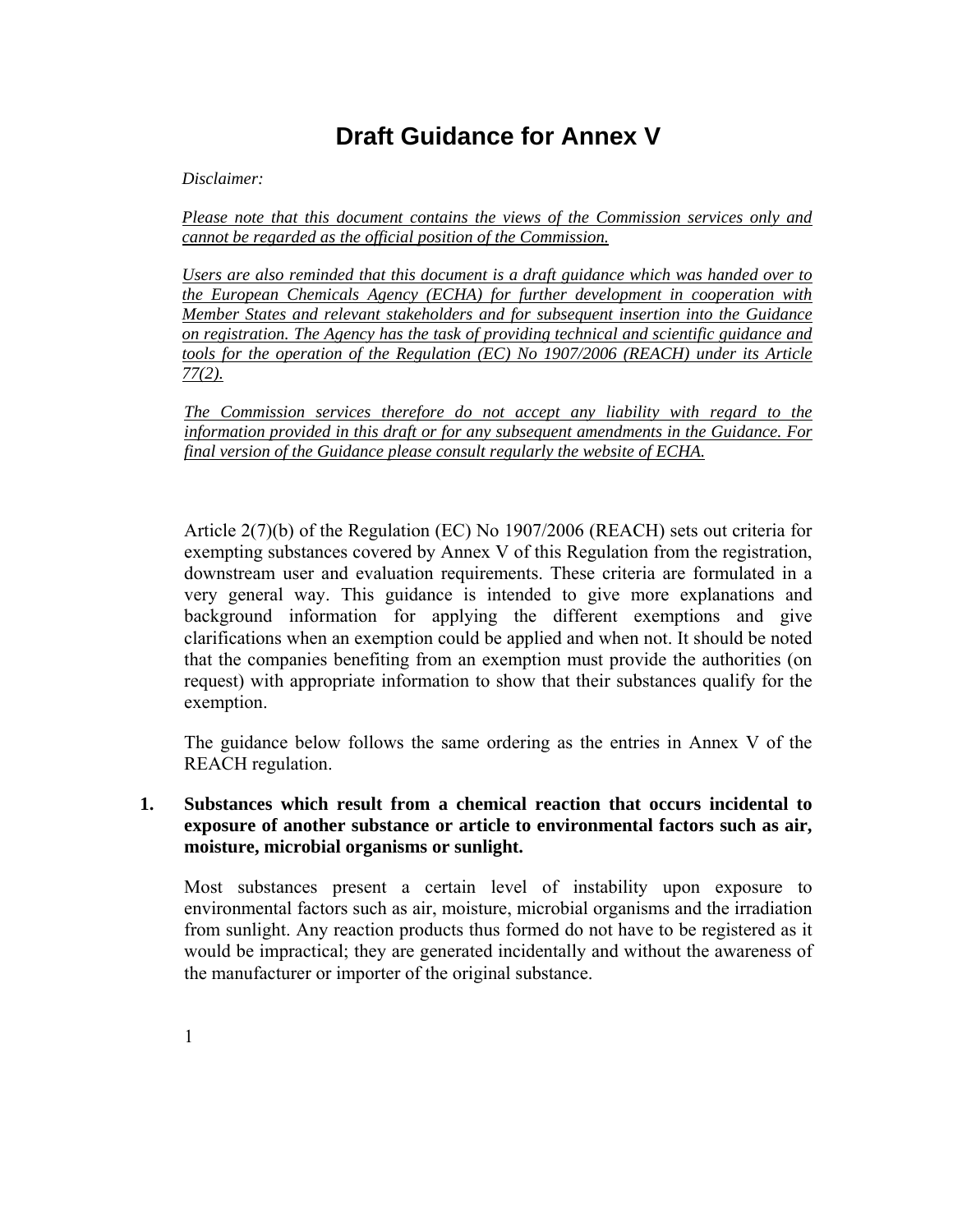For example, the reaction products from the incidental hydrolysis of substances (e.g. esters, amides, acryl halides, anhydrides, halogenated organosilanes, etc.) in contact with the moisture from the environment are exempted from registration as they fall within this criterion. Another example is diethyl ether which may form peroxides after exposure to air or light. The peroxides thus formed do not have to be registered by the manufacturer or importer of diethyl ether, or by any downstream user or distributor of the substance on its own, in a preparation or in an article.

Finally, the decomposition products from paint, where the decomposition is caused by the activity of mould and the products from the bleaching of coloured textiles, which occurs due to the exposure to sunlight, could also be seen as examples falling under this entry.

#### **2. Substances which result from a chemical reaction that occurs incidental to storage of another substance, preparation or article.**

Substances may present a certain level of inherent instability. The reaction products resulting from the inherent decomposition of substances do not need to be registered as it would be impractical; they are generated incidentally and without the awareness of the manufacturer or importer of the original substance.

An example of substances that could be covered by this entry are peroxides that are formed from ethers (e.g. diethyl ether, tetrahydrofuran), not only when these are exposed to light and air (see point 1 above), but also upon storage. These peroxides do not need to be registered. Note however, that the potential risks associated with the presence of peroxides in ethers must be taken into account in the assessment of the ethers. Other examples include partially polymerised drying oils (e.g. linseed oil) and decomposition of ammonium carbonate to form ammonia and carbon dioxide (especially if stored above 30°C).

### **3. Substances which result from a chemical reaction occurring upon end use of other substances, preparations or articles and which are not themselves manufactured, imported or placed on the market.**

The end use of a substance on its own, in a preparation or in articles can result in an intended chemical reaction, such as during the use of an adhesive. However, provided that the reaction products obtained cannot be regarded as having been isolated from a manufacturing process or having been placed on the market, these reaction products are exempted from the registration provisions. Note, however, that the potential risks associated with the substances produced must be taken into account in the assessment of the precursors/reactants of the reaction. Please note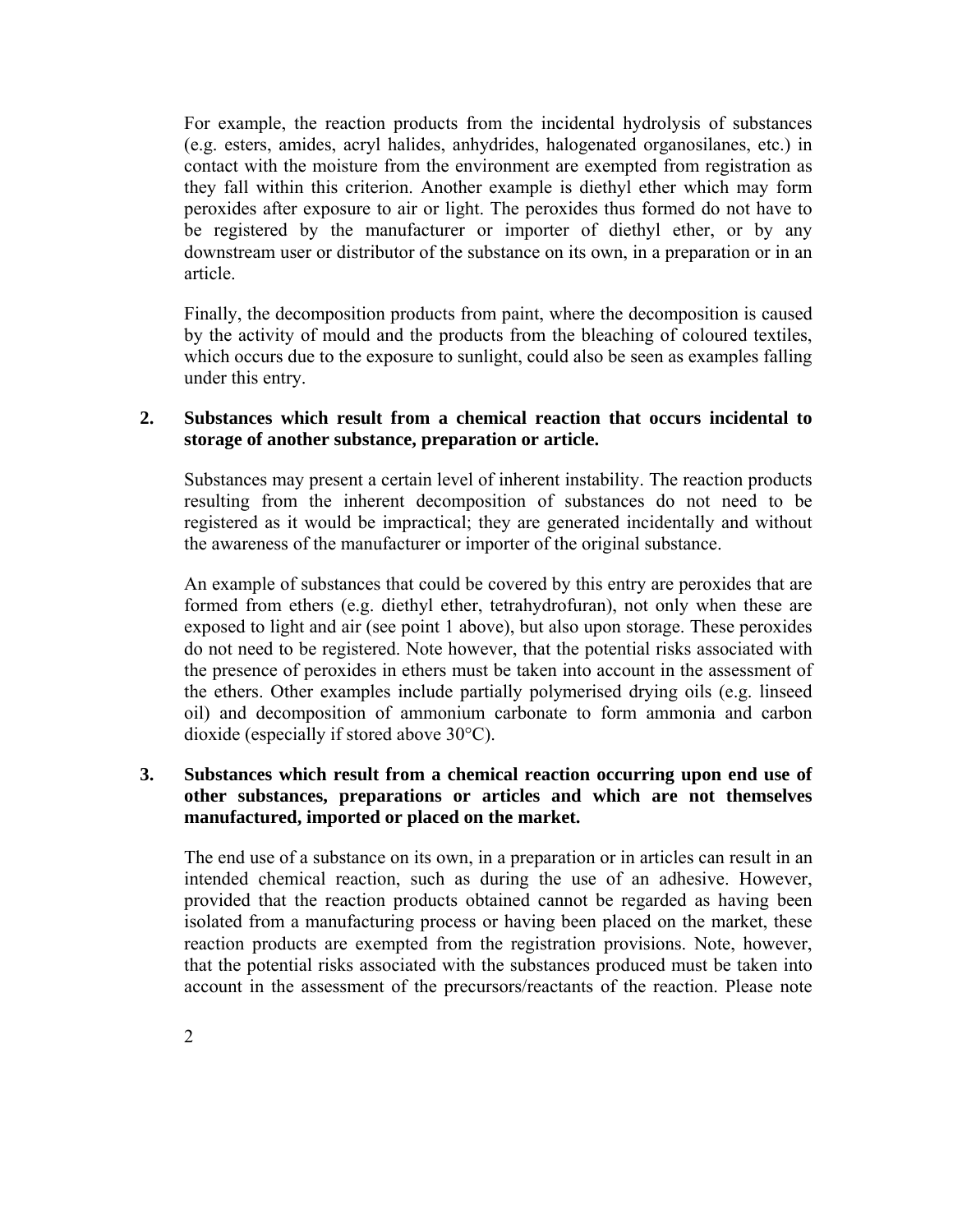that the term "end use" is not limited to the use of a substance by professional or private consumers but includes any intended downstream use of a substance in the supply chain, provided it is not part of a manufacturing process of a substance.

Examples of substances covered by this entry are the products produced from the use of adhesives and paints, combustion products of petrol during the use of cars, and the reaction products of bleaching agents during washing of textiles.

This entry also covers substances present as ionic mixtures in water-based solutions as a result of mixing salts, acids and bases without creating new covalent bonds. Registration would be inappropriate for these substances as the resulting ion pairs are not manufactured substances as such and isolated from the solution, but formed as part of the chemical equilibrium in the solution only. This applies if all acids, bases and salts mixed (i.e. introduced into the solution) have already been registered by an actor up the supply chain (or are exempted from registration) and the chemical safety assessment covers the use of a certain acid, base or salt in the relevant ionic mixture so as to identify a potential change of the hazardous properties of the mixture compared to its constituents, due to the presence of the salts formed in solution.

The toxicological and ecotoxicological properties of salts are partially dependent on the properties of their acidic and alkaline constituents and must be covered in the respective chemical safety assessment of those constituents, with special attention to SVHC properties. The properties of salts and the corresponding acids and bases can be significantly different. For example, acetic acid is corrosive, whereas sodium acetate is not. Some amines display toxicity that the amine salts do not.

Examples for ionic mixtures can be found with detergent and personal care products, e.g. alkyl benzene sulphonic acids and/or fatty acids will in the presence of sodium hydroxide and/or amines be converted into ionic salts. Another example is metal working fluids where the same can happen between various bases (such as amines) and acids without leading to new covalently bound substances, but an equilibrium mixture of salts is formed.

It must be emphasised that deliberate neutralisation of acids or bases to form the corresponding salts, including neutralisation during formulation, is usually a manufacturing process and is not covered by this entry.

**4. Substances which are not themselves manufactured, imported or placed on the market and which result from a chemical reaction that occurs when a substance (in this context the substances are described below) functions as intended.**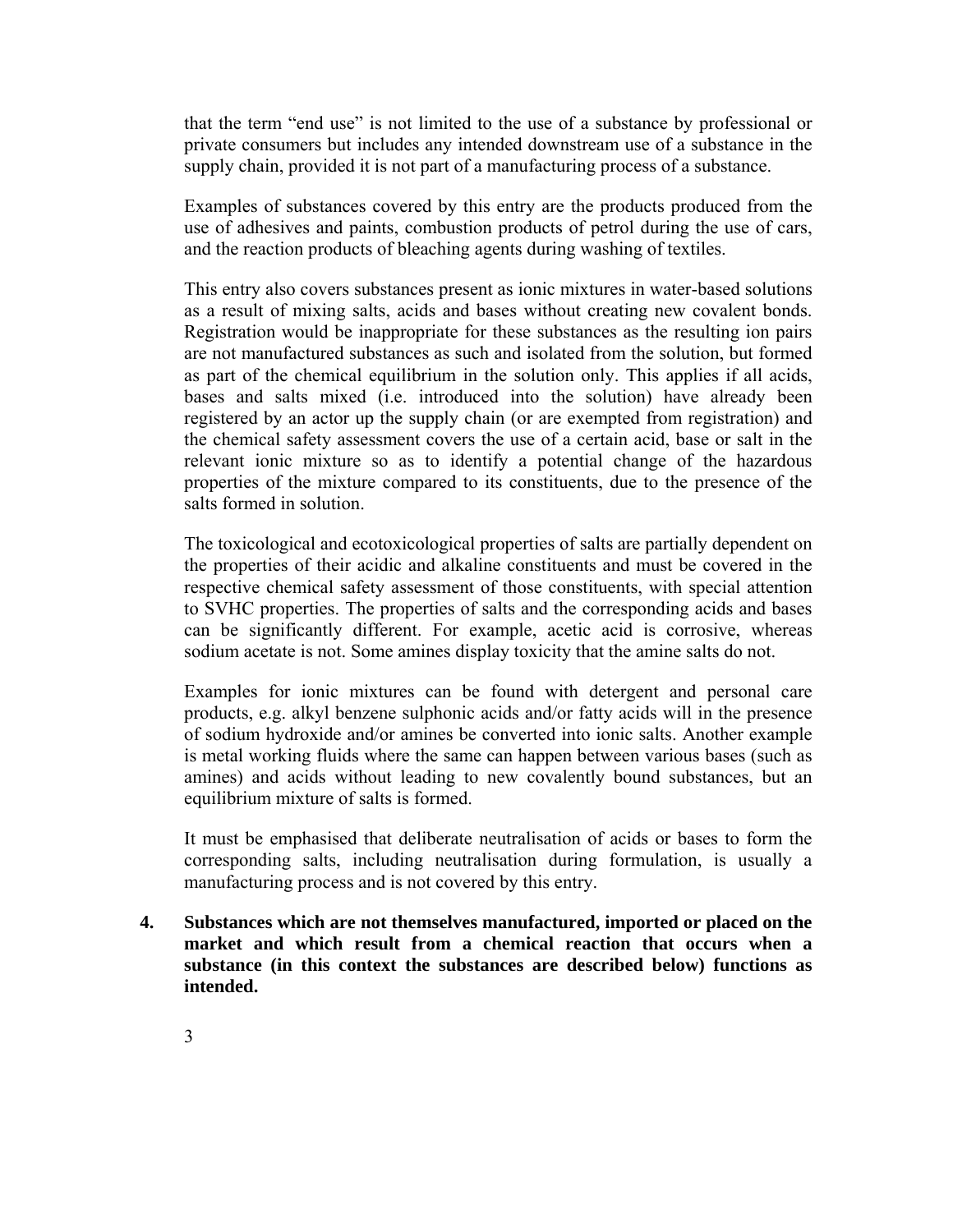In some cases the mode of action of a substance performing a specific function involves a chemical reaction. Provided that this reaction does not take place during a deliberate manufacturing process, the substances resulting from this chemical reaction do not need to be registered as the risks of the substances produced will be assessed through the assessment of the precursors of the reaction.

It is important to note:

- The exemption only applies to the substances generated when the substances listed in Annex  $V(4)(a)$  and (b) function as intended, but it does not apply to the substances listed in Annex  $V(4)(a)$  and (b) themselves. In other words, the registration obligations apply to the manufacture, import or placing on the market of the groups of substances listed in Annex  $V(4)(a)$  and (b) and where a chemical safety report is required, it should cover such a use and the risks from the products of the reaction. This rule is only applicable to reactions occurring during the use, but not during the manufacture, of a substance listed in Annex  $V(4)(a)$  and (b). For example, a neutralisation reaction for the purpose of manufacturing a substance is not covered by this rule.
- The substances resulting from a chemical reaction that occurs when a substance belonging to one of the groups listed in Annex  $V(4)(a)$  or (b) functions as intended are exempted but the substances thus formed are subject to registration whenever they are manufactured, imported or placed on the market in other circumstances.

### **Subparagraph (a)**

In section (a) of this entry, a comprehensive list of groups of precursors for substances exempted in accordance with this paragraph is provided. This list of precursors includes, inter alia:

### *i. Antioxidants*

An antioxidant is a substance capable of slowing down or preventing the unwanted modification of other molecules (substances) caused by oxidation. Antioxidants inhibit oxidation reactions by being oxidized themselves. As a result, antioxidants are often reducing agents.

The antioxidant itself, if manufactured or imported, would normally need a registration under REACH. However, the substance(s) arising from the antioxidant while executing its functionality (to remove radical intermediates) does not need to be registered.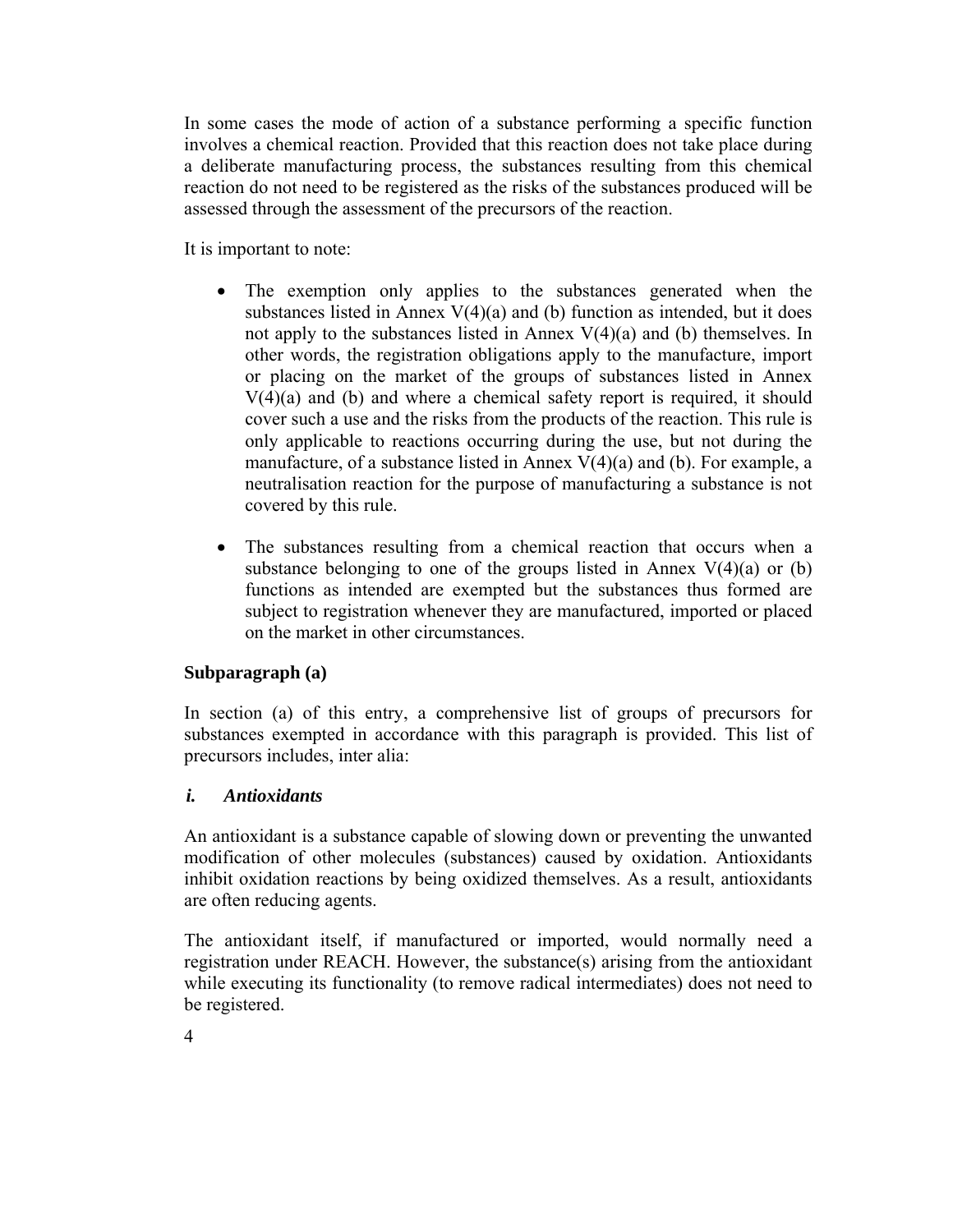Example: Phenols used as antioxidants (e.g. 2,6-bis(tert-butyl)-4-methyl-phenol (EC No: 204-881-4; CAS No: 128-37-0):



The phenoxy radicals generated are very stable due to their ability to build numerous mesomeric forms and are not subject to registration.



The end-products of the oxidation reaction are also not subject to registration.

Another example of this could be the production of the reaction product of the antioxidant tert-Butyl-hydroxyanisol, used to protect fatty acids from oxidation (with oxygen from air).

#### *ii. Corrosion inhibitors*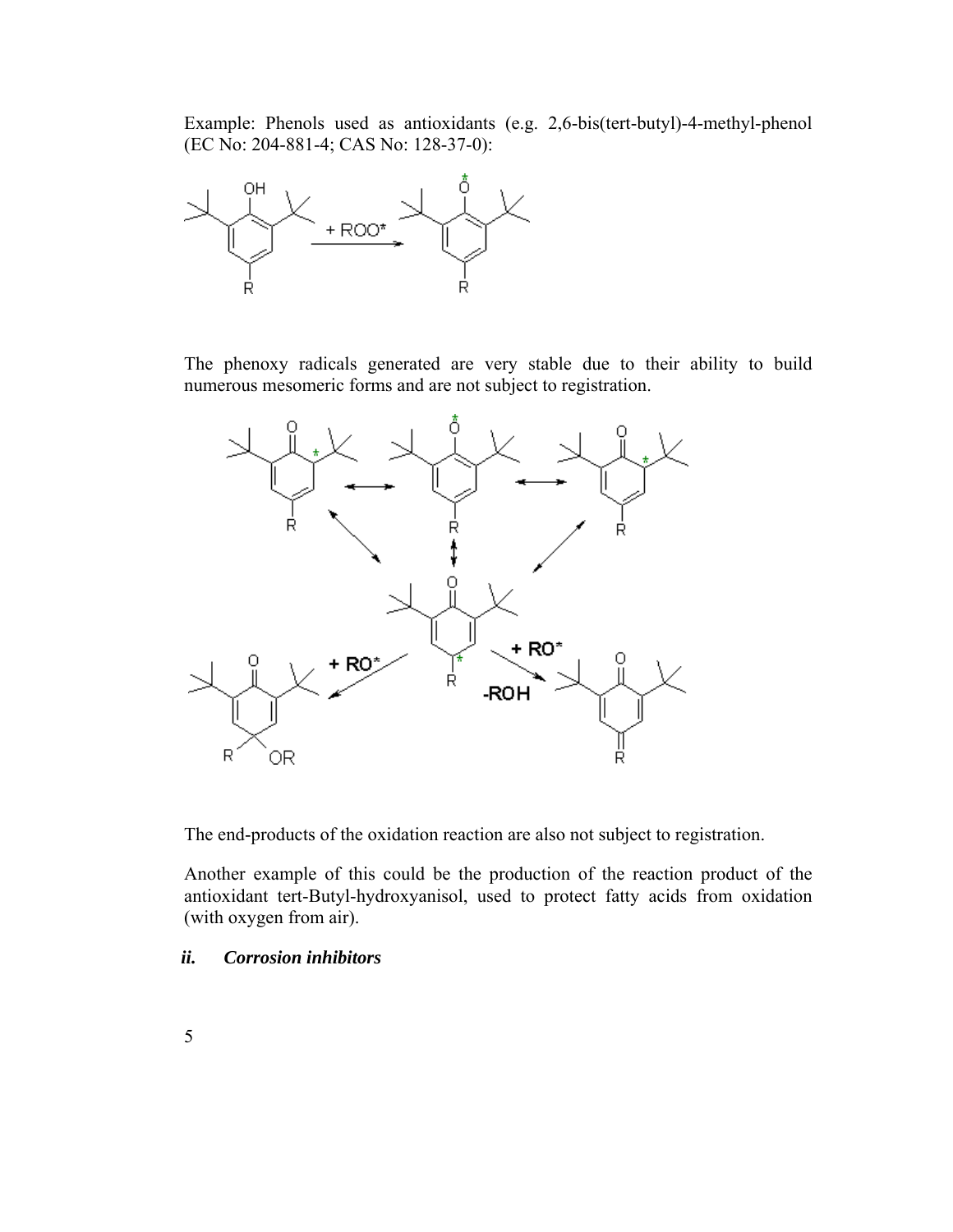A corrosion inhibitor is a substance that, when added, even in small concentrations, stops or slows down corrosion of metals and alloys. One can distinguish between anodic and cathodic inhibitors depending on which reaction should be inhibited but both types are exempted. Chemical corrosion inhibitors build a protective layer on the metal by a chemical reaction between the metal which has to be protected and the inhibitor. The substances formed during this reaction are not subject to registration; however the metal and the inhibitor normally have to be registered.

### *iii. Precipitation inhibitors*

Precipitation is the process of separating a substance from a solution as a solid. Inhibitors are substances which inhibit or prevent the processes needed for this to take place. Therefore precipitation inhibitors inhibit or prevent the formation of a solid in a solution. While the precipitation inhibitor itself has to be registered, the chemical products resulting from the reaction between the precipitation inhibitor and substances in the solution need no registration.

### *iv. Chelating agents*

The function of chelating agents, also called ligands, chelants, chelators or sequestering agents, is to form a complex ion.

While the manufacture, import and placing on the market of chelating agents is subject to registration, the reaction products from the complexation of an ion with the chelating agent do not need to be registered if these complexes are not themselves manufactured, imported or placed on the market.

It has to be clarified that complexes consisting of chelated ions must be registered if they are themselves manufactured, imported or placed on the market.

### Example:

The chelating agent dimethylglyoxime is subject to registration. When this chelating agent is used by an end user to complex nickel ions, the resulting nickeldimethylglyoxime complex does not need to be registered, unless it is manufactured, imported or placed on the market itself (e.g. by a formulator or importer).

### *v. Coagulants and flocculants*

A coagulant is a chemical substance used to contribute to the molecular aggregation of substances present in a solution into particles.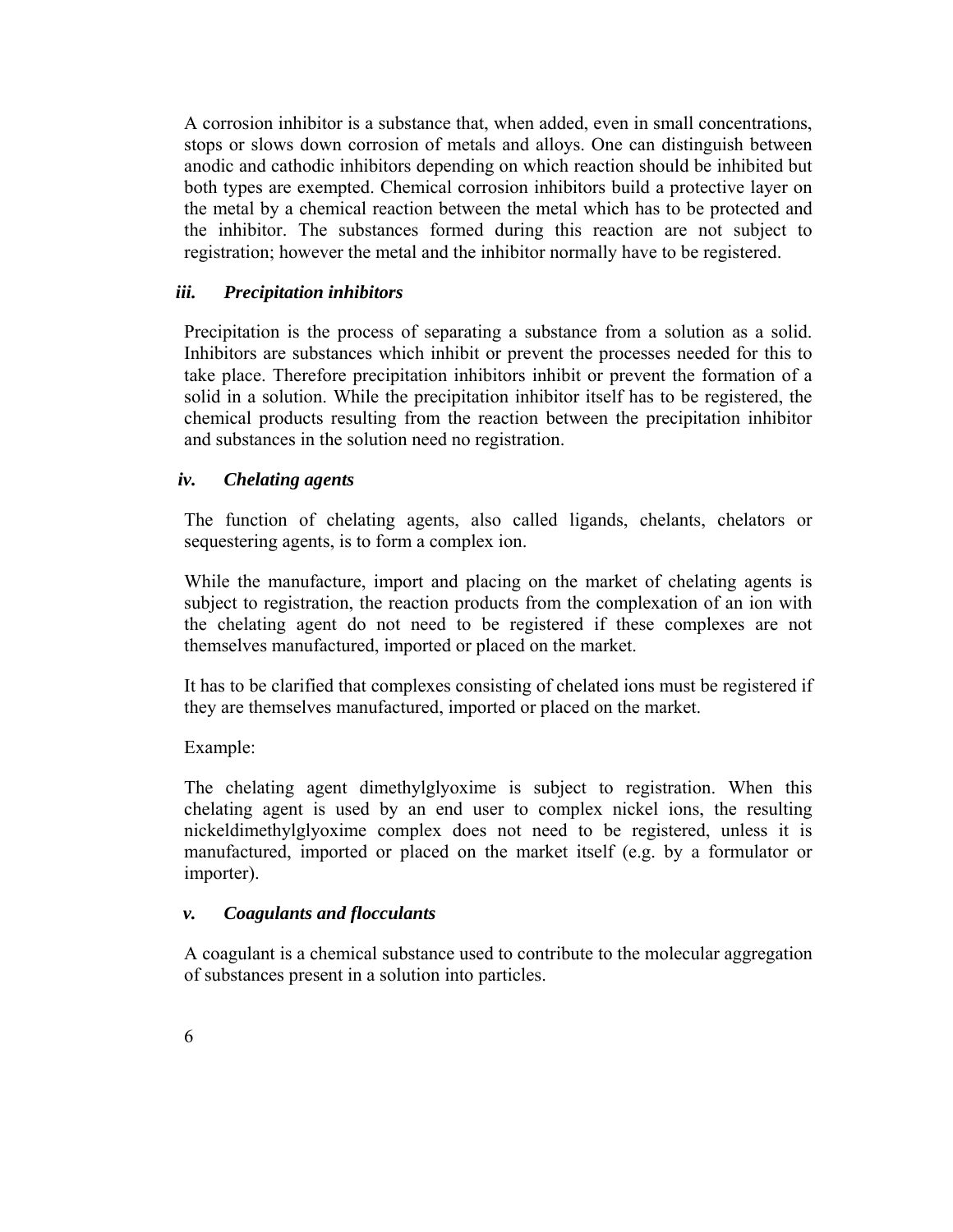A flocculant is a chemical substance used to promote the aggregation of suspended particles present in a liquid into a macroscopic mass called floc.

Coagulation and flocculation are two techniques commonly combined and are used for instance to remove dissolved organic matter and particles in suspension from water. The substances derived in the coagulation/flocculation process are not subject to registration, unless they are themselves manufactured, imported or placed on the market.

An example of a coagulant used for the coagulation/flocculation process in the purification of water is aluminium sulphate (EINECS no 233-135-0; CAS no 10043-01-3). When aluminium sulphate is added to the water to be treated, a complex series of reactions (including the hydrolysis of aluminium sulphate) takes place that are required for the purpose of coagulation and flocculation.

While the general registration provisions apply to the manufacture or import of aluminium sulphate, the substances derived from aluminium sulphate in the coagulation/flocculation process are not subject to registration. It should be noted that this entry does not specifically mention anti-coagulants, as used e.g. to stabilise blood. These anti-coagulants, should, however, be seen as a stabiliser under this entry.

### *vi. Surfactants*

A surfactant is a surface active agent, i.e. a substance that, because of its design, seeks out the interface between two distinguished phases, thereby altering significantly the physical properties of those interfaces through the modification of some superficial or interfacial activity. The interfaces can independently be liquid, solid or gaseous immiscible liquids, a solid and a liquid.

One example of a surfactant is an **emulsifier**, i.e. a substance that lowers the interfacial tension between immiscible liquids (e.g. oil and water) thereby allowing them to mix.

Whenever a chemical reaction takes place with a substance in the context of its use as surfactant, the substances thus formed do not have to be registered.

For instance, the manufacture or import of a surfactant used for the waterproofing treatment of leather, whereby the surfactant chemically reacts with the surface of the leather, is subject to the registration provisions. The products derived from the surfactant as a result of its reaction with leather are however exempted from the registration provision.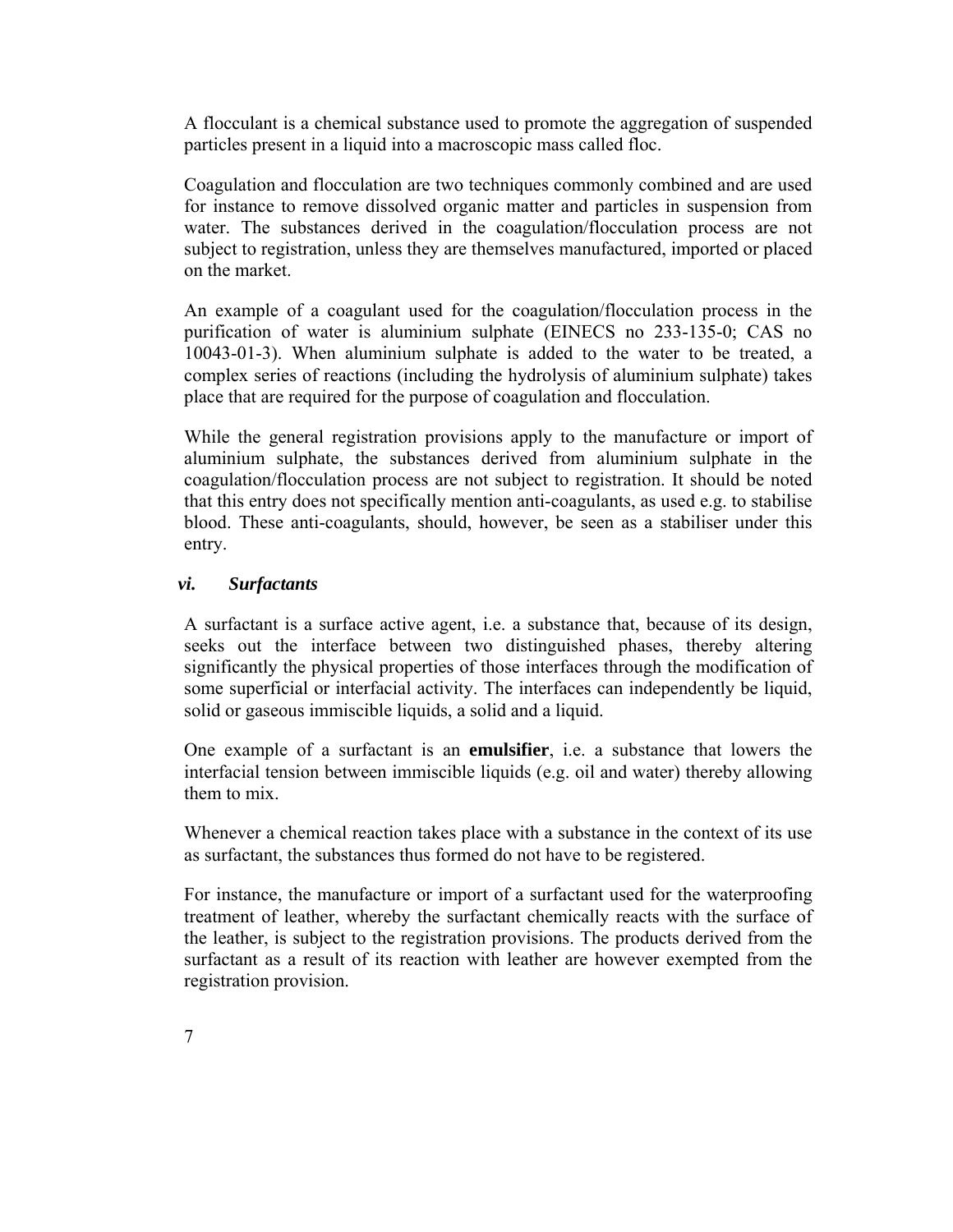### *vii. Quality control agents*

A quality control agent is a substance used to qualitatively or quantitatively determine a specified parameter in a product for keeping an established quality.

Examples of quality control agents include solutions used for the Karl-Fisher titration techniques. In accordance with these techniques, a series of chemical reactions take place which involve water and the substances constituting the quality control preparations. While the substances in the preparation are subject to registration, the reaction products obtained as a result of the titration are exempted from registration.

### *viii. Lubricants*

A lubricant is a substance applied between two moving surfaces to reduce the friction and wear between them. A lubricant provides a protective thin film which allows two surfaces to be separated while performing a certain functionality by reducing the friction between them.

Some lubricants contain reactive functional groups, with the purpose of creating a boundary layer to the surface(s) to be lubricated. Any substance thus generated is exempted from the registration provisions unless manufactured or placed on the market themselves.

An example of this could be a **lubricant** that reacts with the surface of a metal to provide a physically attached 'oil' layer.

# *ix. pH Neutralisers*

A pH neutraliser is a substance used to adjust the pH-value of a solution, generally an aqueous solution, to the intended level. pH neutralisers are for instance used to balance the pH of drinking water.

The neutralisation mechanism is based on acido-basic reaction between the pH neutraliser and the liquid to be treated. The reaction products from the pH neutraliser are exempted from the registration provisions. This does not apply to the deliberate formation of salts from acids or bases.

While the pH neutraliser, if manufactured or imported, is subject to registration, the reaction products from the pH neutraliser are exempted from the registration provisions.

# *x. Adhesion promoters*

8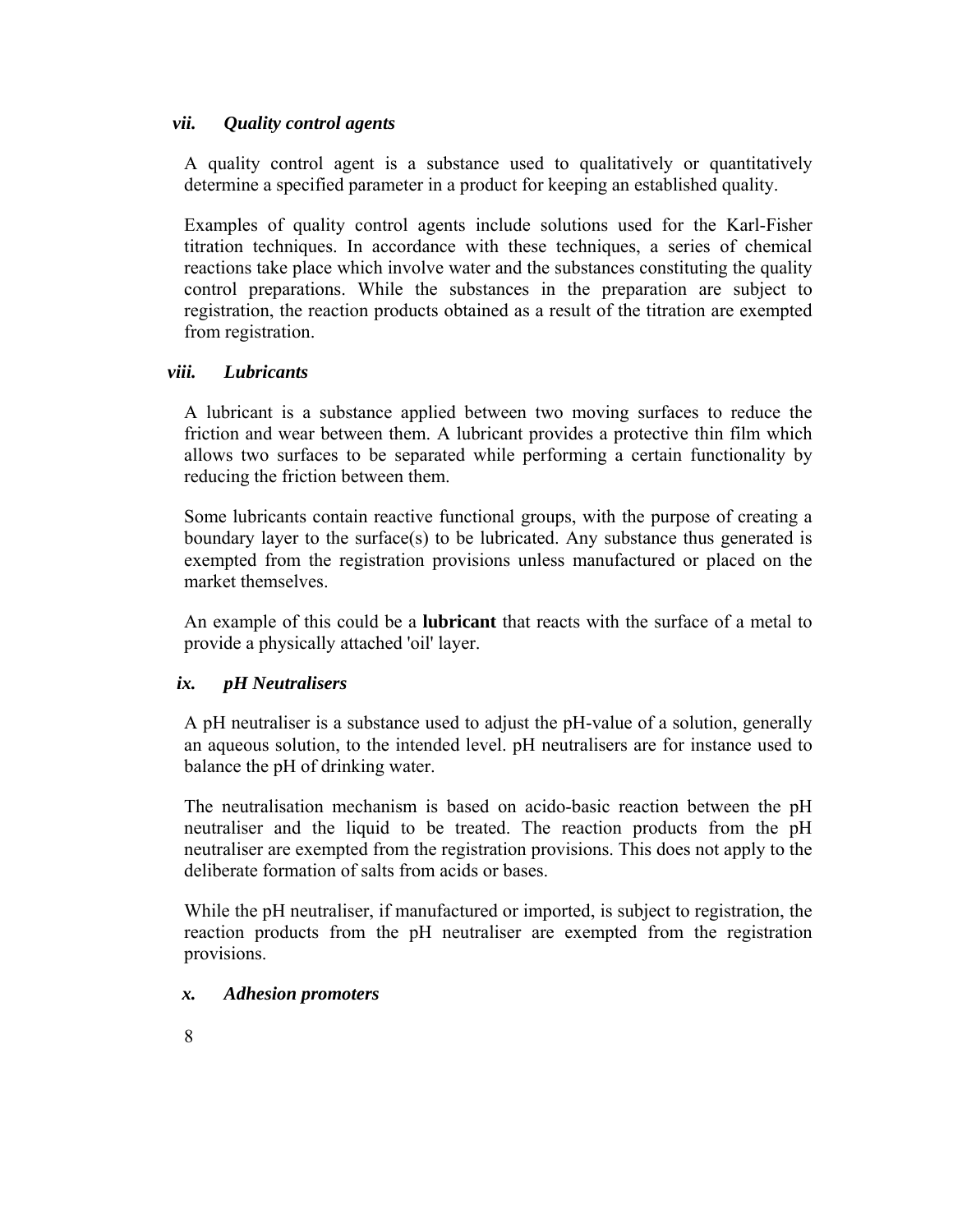An adhesion promoter is a substance which is applied to a substrate to improve the adhesion of a product to the substrate. The adhesion is created by the formation of strong bonds (including both covalent and non-covalent bonds) between the adhesion promoter and the surfaces of the products to be bound. In addition, some adhesion promoters in a first step chemically react to generate the adhesion properties (e.g. silanes hydrolyse into silanols in contact with moisture) and the substance thus obtained acts as adhesion promoter in a second step.

The substances thus formed during the use of an adhesion promoter are exempted from the registration provisions.

While the adhesion promoter, if manufactured or imported, is subject to registration, the substances formed during the use of an adhesion promoter are exempted from the registration provisions.

#### *xi. Agglomerating agents*

An agglomerating agent is a substance that binds solid particles together to form an agglomerate. The agglomeration process can involve chemical reactions between the agglomeration agent and the solid particles to be agglomerated. The substances derived in the agglomeration process are not subject to registration, unless they are themselves manufactured, imported or placed on the market.

#### *xii. De-emulsifiers*

A de-emulsifier is a substance used to facilitate the separation of two immiscible liquid phases (or more) present as an emulsion. A general mechanism of action for the de-emulsification is based on the interaction between the de-emulsifier and the emulsifier present in the emulsion, and results in the destabilisation of this emulsion. The interaction between the de-emulsifier and the emulsifier may for instance consist of a chemical reaction between the two substances. In this case, the substances derived in the de-emulsifying process are not subject to registration, unless they are themselves manufactured, imported or placed on the market.

#### *xiii. Fire retardants*

A fire retardant is a substance used to protect a combustible material, for instance certain plastics or wood, against fire. The flame retardants mechanism of action generally involves chemical reactions with the flame retardants under the conditions of a fire. While the flame retardant itself is subject to registration, the substances formed during the exposure of the treated material to heat / fire are not.

#### **Subparagraph (b)**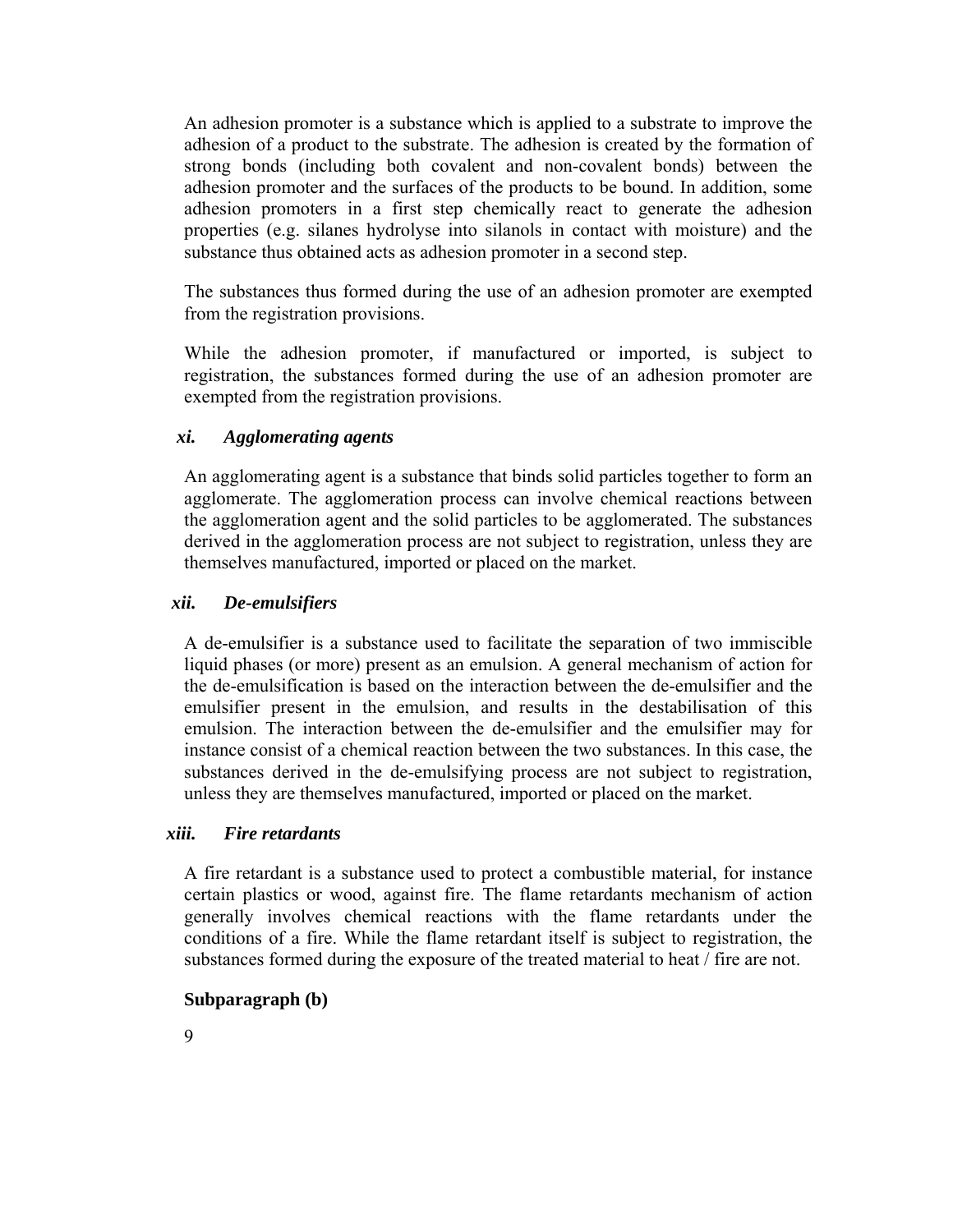In this section, the group of substances exempted from the registration provisions is an extension of the list of substances provided in subparagraph (a). Whenever a substance is used with the aim of providing a specific physicochemical characteristic and where a chemical reaction takes place for the purpose of this application, the substances thus produced do not have to be registered, provided that these substances are not themselves manufactured or placed on the market. The substance produced and its risks shall be assessed through the life-cycle assessment of the precursors/reactants of the reaction.

For instance, the chemical generation of luminescent light from glowing sticks can be the result of the chemical reaction taking place inside the stick between luminol, a base and hydrogen peroxide in the presence of a catalytic amount of copper (II) sulphate. While the registration provisions apply to the manufacture or import of the different substances necessary for the production of chemiluminescence, the substances produced for the generation of luminescence in glowing stick are exempted from registration.

Another example is the use of calcium hydride  $(CaH<sub>2</sub>)$  as a dewatering agent. The dewatering mechanism is based on the chemical reaction taking place between calcium hydride and water, which results in the formation of calcium hydroxide  $(Ca(OH<sub>2</sub>)$ . While the registration provisions apply to the manufacture or import of calcium hydride, the calcium hydroxide formed as a result of its use as dewatering agent is exempted from registration as such (but should be included in the CSR for calcium hydride).

# **5. By-products, unless they are imported or placed on the market themselves.**

'By-product' means a production residue that is not a waste; a 'production residue' is a material that is not deliberately produced in a production process.<sup>1</sup> EINECS defined by-products as "*substances which are produced without separate commercial intent during the manufacture of another substance*."

A by-product consumed by the same legal entity does not need to be registered while the by-product placed on the market is regarded as a substance that does need to be registered.

<sup>&</sup>lt;sup>1</sup> Commission Communication on waste and by-products (COM(2007) 59 final)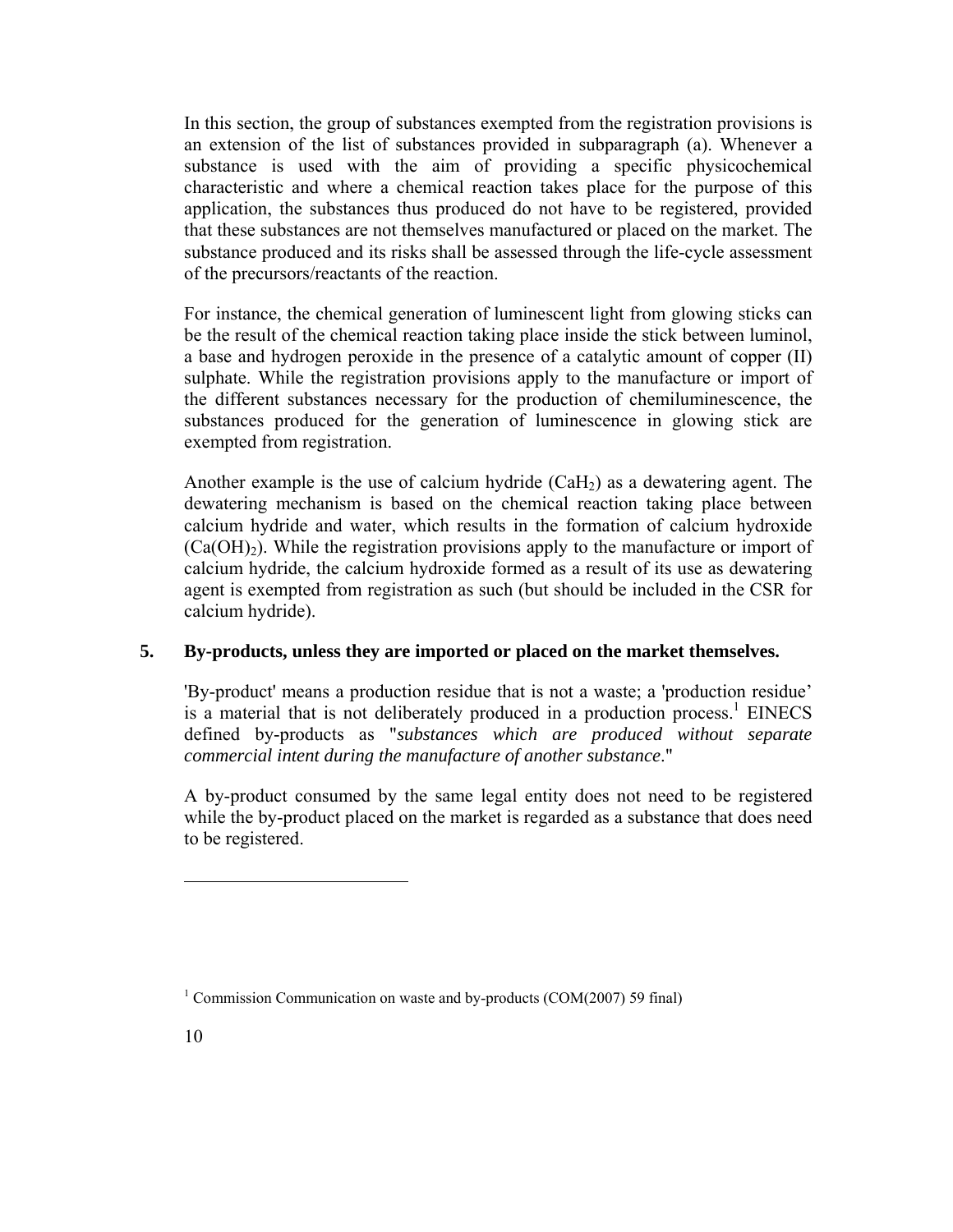# **6. Hydrates of a substance or hydrated ions, formed by association of a substance with water, provided that the substance has been registered by the manufacturer or importer using this exemption.**

Hydrates of a substance are characterised by the fact that water molecules are linked ancillary valently by molecular interactions, in particular by hydrogen bond to other molecules or ions of the substance. Solid hydrates contain water of crystallization in a stoichiometric ratio, an example would be  $Niso_4$ <sup>7</sup> H<sub>2</sub>O. This formula only expresses that one molecule of  $NiSO<sub>4</sub>$  can crystallise with seven molecules of water.

For the purposes of this Annex, hydrates and water free forms (anhydrous) of compounds shall be regarded as the same substance. Hydrated and anhydrous forms have different chemical names and different CAS numbers. However, one registration dossier has to be submitted. The water-free form should be registered, and hydrated forms are covered by this registration.

| <b>Examples</b>                                                                   |                   |                  |                                                                              |
|-----------------------------------------------------------------------------------|-------------------|------------------|------------------------------------------------------------------------------|
| Name and formula                                                                  | <b>CAS</b> number | <b>EC</b> number | Rule                                                                         |
| Copper sulphate (Cu.<br>H2O4S                                                     | 7758-98-7         | 231-847-6        |                                                                              |
| Sulphuric acid copper $(2+)$<br>salt $(1:1)$ , pentahydrate<br>$(Cu.H2O4S.5 H2O)$ | 7758-99-8         |                  | This substance is covered by<br>its anhydrous form (EC<br>number: 231-847-6) |

Producers of hydrates that only change the hydration state of a substance (i.e. changes the number of water molecules associated with the substance) are downstream users if the anhydrous form is registered up their supply chain. The relevant uses should be covered in any applicable exposure scenario.

It is important to note that a registrant who wants to make use of the exemption under this entry needs to add up the quantities of the anhydrous form and the different hydrated forms in his technical dossier (but excluding the water which is attached to the parent molecule).

Some double salts, e.g.  $(Ca(NO<sub>3</sub>)<sub>2</sub> + (NH<sub>4</sub>NO<sub>3</sub>)$  as used in fertilizers, are not considered substances but instead as mixtures. The individual substances present in double salts must be registered. However, other types of double salts are not mixtures e.g. alum which is a hydrated potassium aluminium sulphate  $(KAI(SO<sub>4</sub>)<sub>2</sub> 12H<sub>2</sub>O)$  used for a range of industrial processes or potassium sodium tartrate  $(KNaC<sub>4</sub>H<sub>4</sub>O<sub>6</sub>·4H<sub>2</sub>O)$  which is used as a food additive. Please note that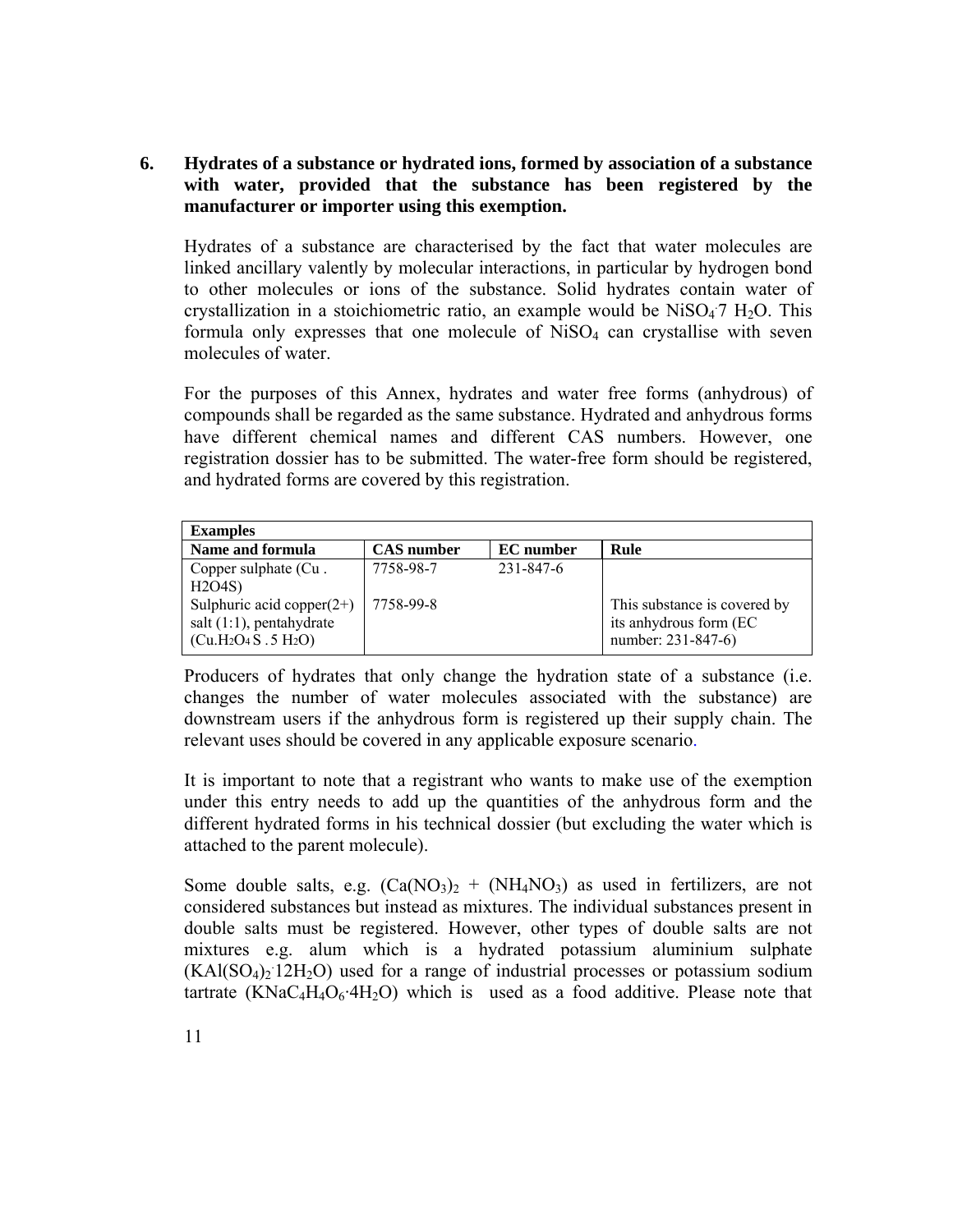double salts of this type which are hydrates, such as alum, are exempted along the lines of this exemption.

### **7. The following substances which occur in nature, if they are not chemically modified:**

Minerals, ores, ore concentrates, raw and processed natural gas, crude oil, coal.

This exemption comprises certain 'substances which occur in nature', if they are not chemically modified, independently from whether or not they are classified as dangerous according to Directive 67/548/EEC.

This group of substances is characterised via the definitions given in Article 3(39) and 3(40):

According to Article 3(39), 'substances which occur in nature' means a naturally occurring substance as such, unprocessed or processed only by manual, mechanical or gravitational means, by dissolution in water, by flotation, by extraction with water, by steam distillation or by heating solely to remove water, or which is extracted from air by any means.

The definition can be split into single parts which help in obtaining a clearer understanding of its whole:

**Naturally occurring substances<sup>2</sup> as such**: means, substances obtained, for example, from plants, micro-organisms, animals (e.g. blood, milk), or certain inorganic matter such as minerals, ores and ore concentrates, crude oil, coal, natural gas. In this context, it should be noted that whole living or dead organisms (e.g.

EINECS No 310-127-6 CAS No : 999999-99-4

Substance Name: Naturally occurring substances

 $2$  Naturally occurring substances that fulfil this definition share a single EINECS entry :

Description: Living or dead material occurring in nature as such which is chemically unprocessed, or which is extracted from air by any means or physically processed only by manual, mechanical or gravitational means, by dissolution in water, by flotation or by heating solely to remove water.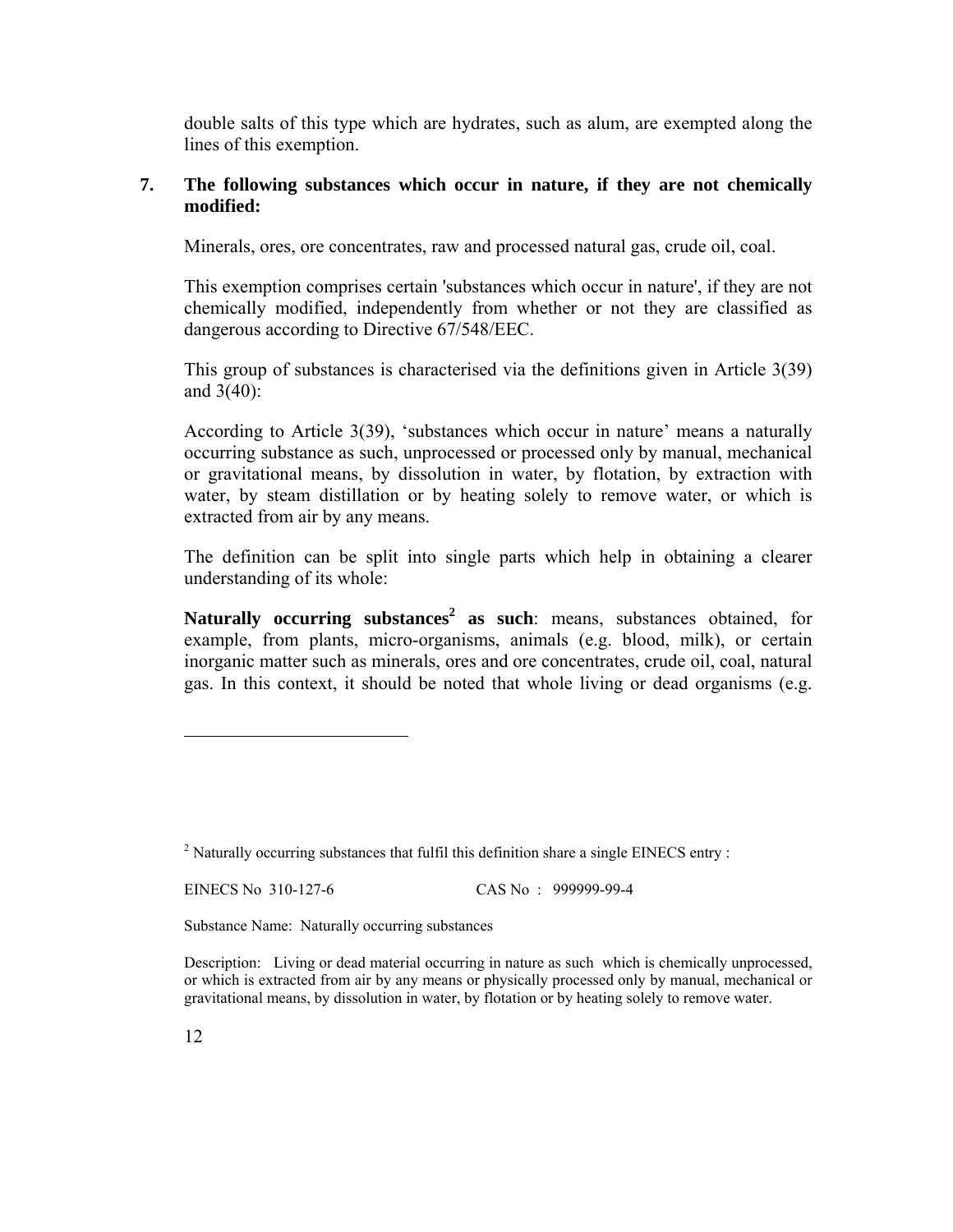yeast, freeze-dried bacteria) or parts thereof (e.g. body parts, branches, leaves, flowers etc.) are not considered as substances, preparations or articles in the sense of REACH. The latter would also be the case if these have undergone digestion or decomposition resulting in waste as defined in Directive 2006/12/EC, such as manure or anaerobic digestion product of biowaste, even if, under certain  $circumstances$ , these might be seen as non-waste recovered materials<sup>3</sup>.

**Unprocessed**: no treatment at all of the substance takes place.

**Processed only by manual, mechanical or gravitational means**: parts of the substance as such may for instance be removed by hand or by machine (e.g. by centrifugation). If minerals are processed *only* by mechanical methods, e.g. by grinding, sieving, centrifugation, flotation, etc., they are still considered to be the same naturally occurring minerals as originally mined. $4$ 

**By dissolution in water**: the only solvent which can be used is water. The dissolution by any other solvent or mixture of solvents or mixture of water with other solvents disqualifies the substance as naturally occurring.

**By flotation**: separation without chemical reaction.

**By extraction with water**: cut-off process (e.g. fractionating, concentration) for separating certain constituent or constituents from a mixture of constituents by using water only.

**By steam distillation**: distillation of naturally occurring substances with water vapour as carrier for the separation of certain constituent(s) without chemical reaction.

**Heating solely to remove water**: purification or concentration of a substance by removing water by heat while no chemical reaction occurs.

<sup>&</sup>lt;sup>3</sup> This explanation is without prejudice to discussions and decisions to be taken under Community waste legislation on the status, nature, characteristics and potential definition of such materials, and may need to be updated in the future.

<sup>4</sup> (ECHA, 2007) Guidance for identification and naming of substances under REACH p.38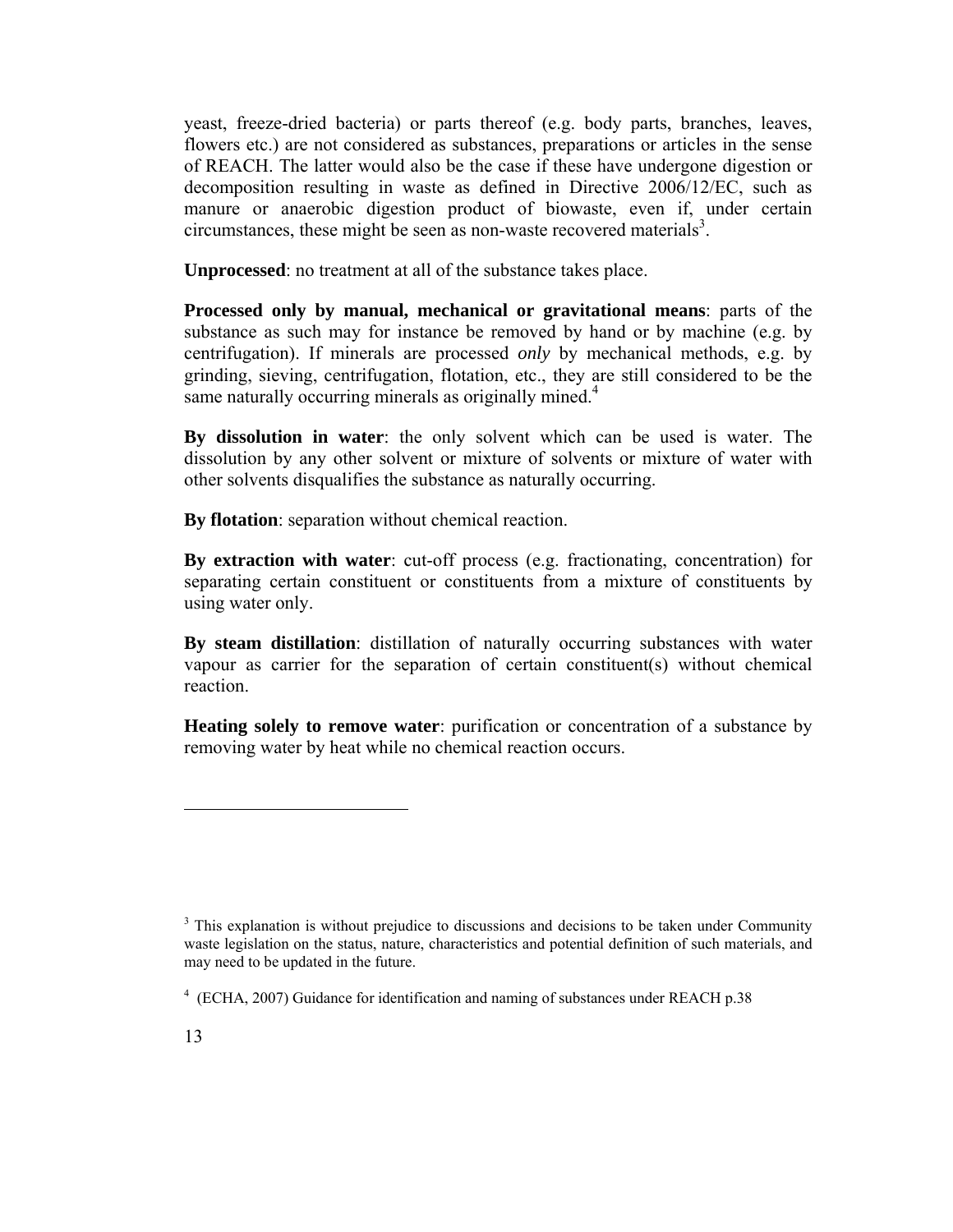**Extracted from air by any means:** substances which occur naturally in air, extracted by applying any methods and solvents as far as no chemical reaction occurs.

According to Article 3(40), a '**not chemically modified** substance' means: a substance whose chemical structure remains unchanged, even if it has undergone a chemical process or treatment, or a physical mineralogical transformation, for instance to remove impurities.

Whenever one of the constituents of the final isolated substance which occurs in nature undergoes a chemical reaction during its processing, the substance must be regarded as having been chemically modified.

The specific substances covered by the exemption are:

### *i. Minerals*

A mineral is defined as a combination of inorganic constituents as found in the earth's crust, with a characteristic set of chemical compositions, crystalline forms (from highly crystalline to amorphous) and physical properties. In general minerals are inorganic and most of them are crystalline. Whenever minerals are manufactured in accordance with any method other than the ones mentioned in the definition of 'substances which occur in nature' these substances are not exempted from the obligation to register.

Minerals which occur in nature are covered by the exemption if they are not chemically modified. This applies to naturally occurring minerals, which have undergone a chemical process or treatment, or a physical mineralogical transformation, for instance to remove impurities, provided that none of the constituents of the final isolated substance has been chemically modified'. Synthetic minerals are not covered by this exemption.

### *ii. Ores*

Ores is a general expression for mineral aggregates or rocks from which metals or metal components can be extracted as well as for mineral aggregates whose mining have an economical benefit.

The ores themselves can be regarded as substances which occur in nature and which therefore are exempted from the obligation to register. It should be noted however, that when ores are processed or treated with methods not mentioned in the definition of 'substances which occur in nature', or with methods which modify the chemical structure of the final substance, the final 'product' of the treatment can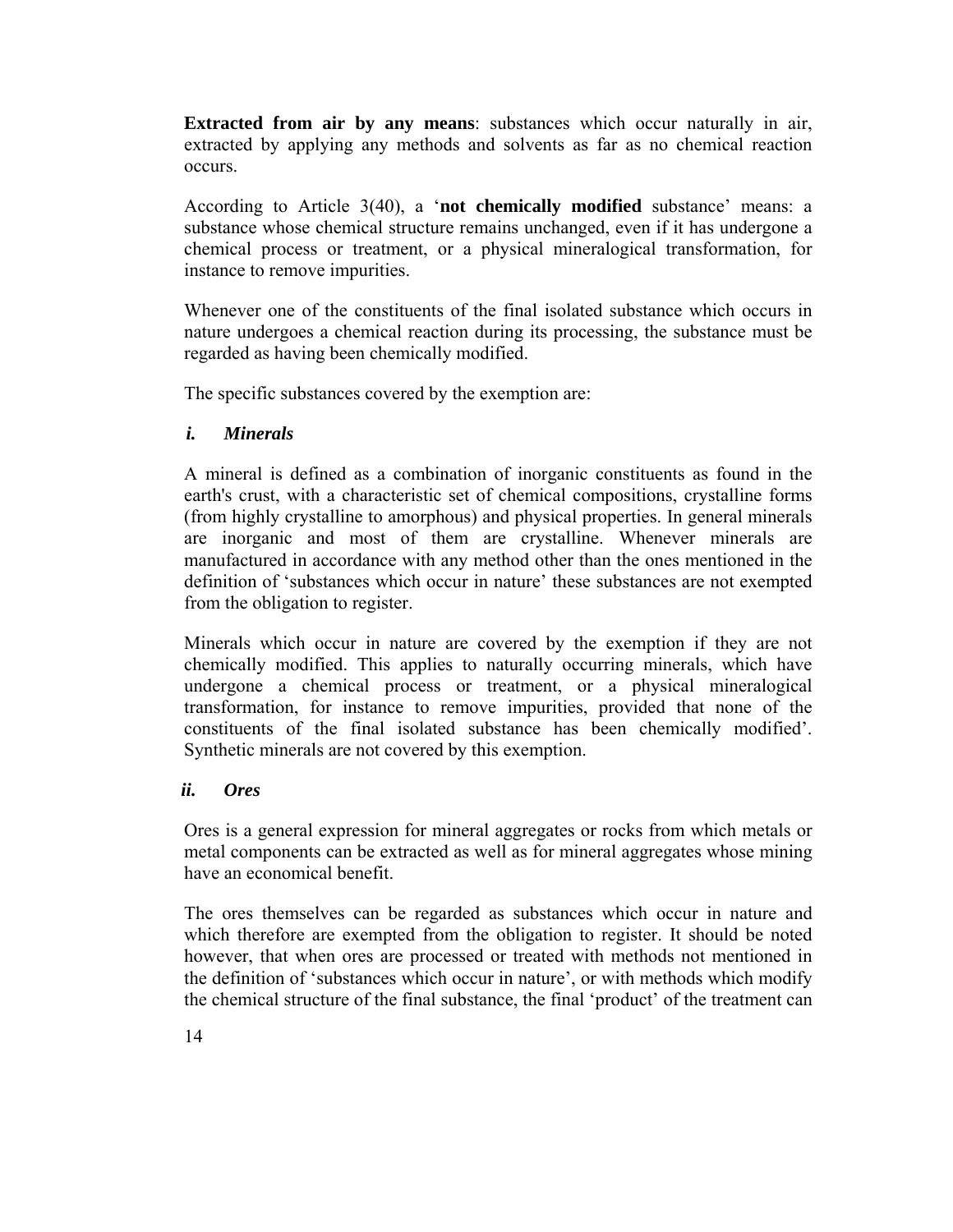normally not be regarded as a substance which occurs in nature and hence will need to be registered.

Example: The iron ore type 'banded ironstone formation (BFI)' which is composed predominantly of magnetite  $(Fe^{2+}Fe_2^{3+}O_4)$  and quartz is processed mechanically in the first steps by means of coarse crushing and screening, followed by rough crushing and fine grinding to comminute the ore to the point where the crystallised magnetite and quartz are fine enough that the quartz is left behind when the resultant powder is passed under a magnetic separator. Up to this stage all substances, including the original ore, created through the whole process are regarded as substances which occur in nature.

To convert magnetite to metallic iron it must be smelted or sent through a direct reduction process. Magnetite (or any other iron ore) must be powdered and mixed with coke. During the process in the blast furnace the following reduction or oxidation-reactions take place:

Air blast and coke:  $2C + O_2 \rightarrow 2CO$ 

Carbon monoxide (CO) is the principal reduction agent

Stage One:  $3Fe<sub>2</sub>O<sub>3</sub> + CO \rightarrow 2Fe<sub>3</sub>O<sub>4</sub> + CO<sub>2</sub>$ 

Stage Two:  $Fe<sub>3</sub>O<sub>4</sub> + CO \rightarrow 3FeO + CO<sub>2</sub>$ 

Stage Three: FeO + CO  $\rightarrow$  Fe + CO<sub>2</sub>

During this manufacturing process different treatments take place which disqualify the final iron as a substance occurring in nature:

- Heating was not solely applied for removing water
- The iron oxide is subject to a reduction / oxidation reaction which is a chemical reaction leading to a new / different substance from the starting material

As a consequence, iron is regarded as a substance for which the registration obligations need to be fulfilled.

#### *iii. Ore concentrates*

Ore concentrates are extracted from the original ore mostly by mechanical measures or flotation resulting in mineral-rich fraction which is used for further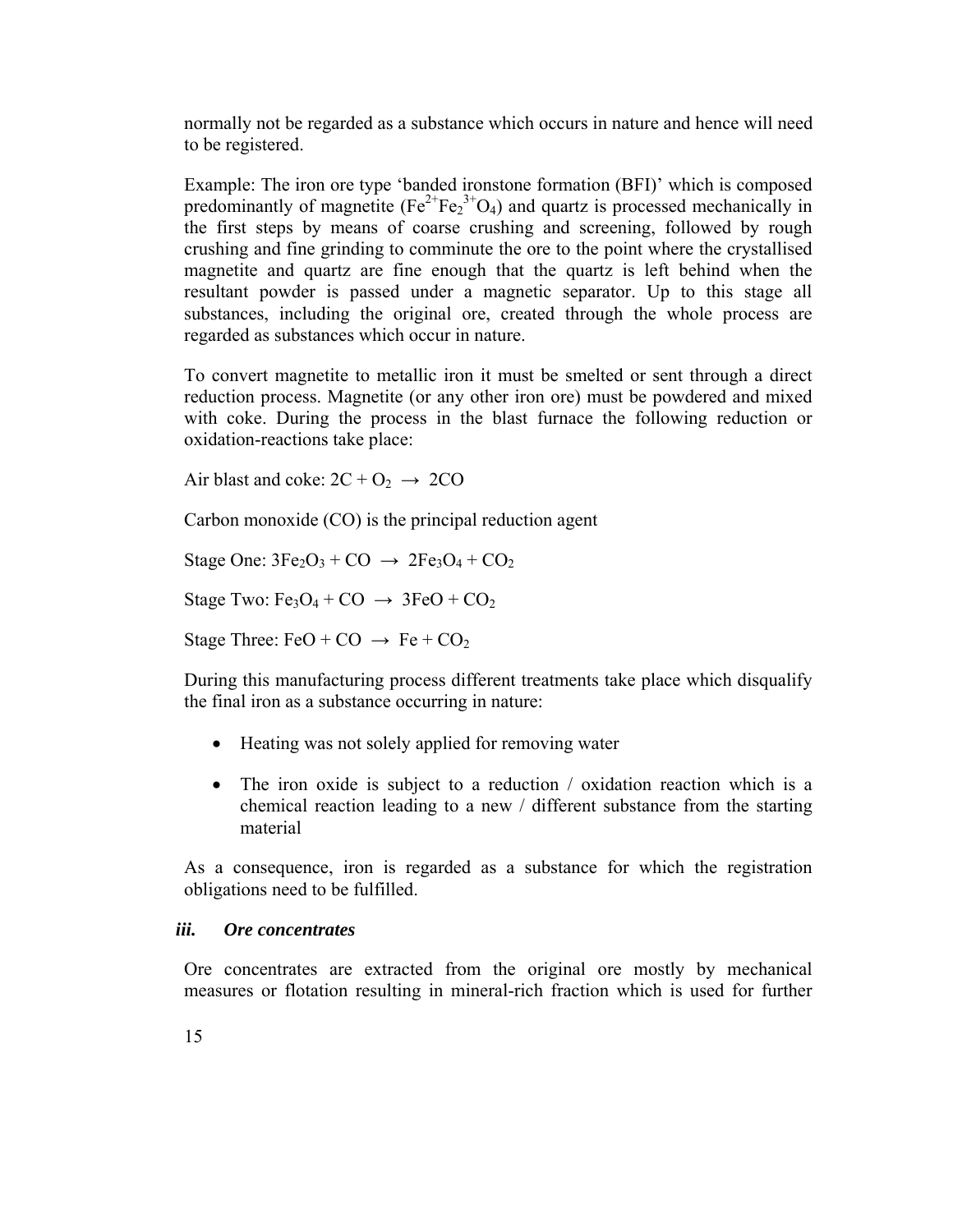processing of e.g. metals. Such processes include, but may not be limited to, sorting; magnetic separation; electrostatic separation; preferential crushing, grinding and milling; sieving and screening; hydrocycloning; filtration and flotation.

Therefore ore concentrates are generally regarded as substances which occur in nature provided the manufacturing processes are only mechanical and/or by flotation, (e.g. grinding, sieving, centrifugation, etc.), or other processes that remove impurities but leave the chemical structure of the final isolated constituents of the substance which occurs in nature unchanged (e.g., leaching or washing out of impurities).

### *iv. Natural gas*

Natural gas is a gaseous fossil fuel which consists predominantly of saturated hydrocarbons. Natural gas can have different compositions depending on the source and can be divided into three groups:

- natural gas from pure natural gas deposits is composed of methane and small amounts of ethane; it is saturated with water vapour and contains liquid and free water.
- natural gas from coal deposits is composed of methane, small amounts of ethane and variable amounts of nitrogen and carbon dioxide; it is saturated with water vapour and contains liquid and free water.
- natural gas from crude oil deposits contains in addition larger amounts of ethane, propane, isobutene, hexane, heptane, carbon dioxide, hydrosulfides, helium, nitrogen and arsenic compounds.
- natural gas from condensate and distillate deposits which contains besides methane and ethane also higher amounts of hydrocarbons with more than 7 C-atoms.

The raw natural gas itself, without further processing, can be regarded as a substance which occurs in nature. However, raw natural gas has to be processed to make it suitable for the use by residential, commercial and industrial consumers. The processed natural gas is almost pure methane and is very much different from the raw natural gas.

The main processing of raw natural gas for removing by-products can be summarised as follows: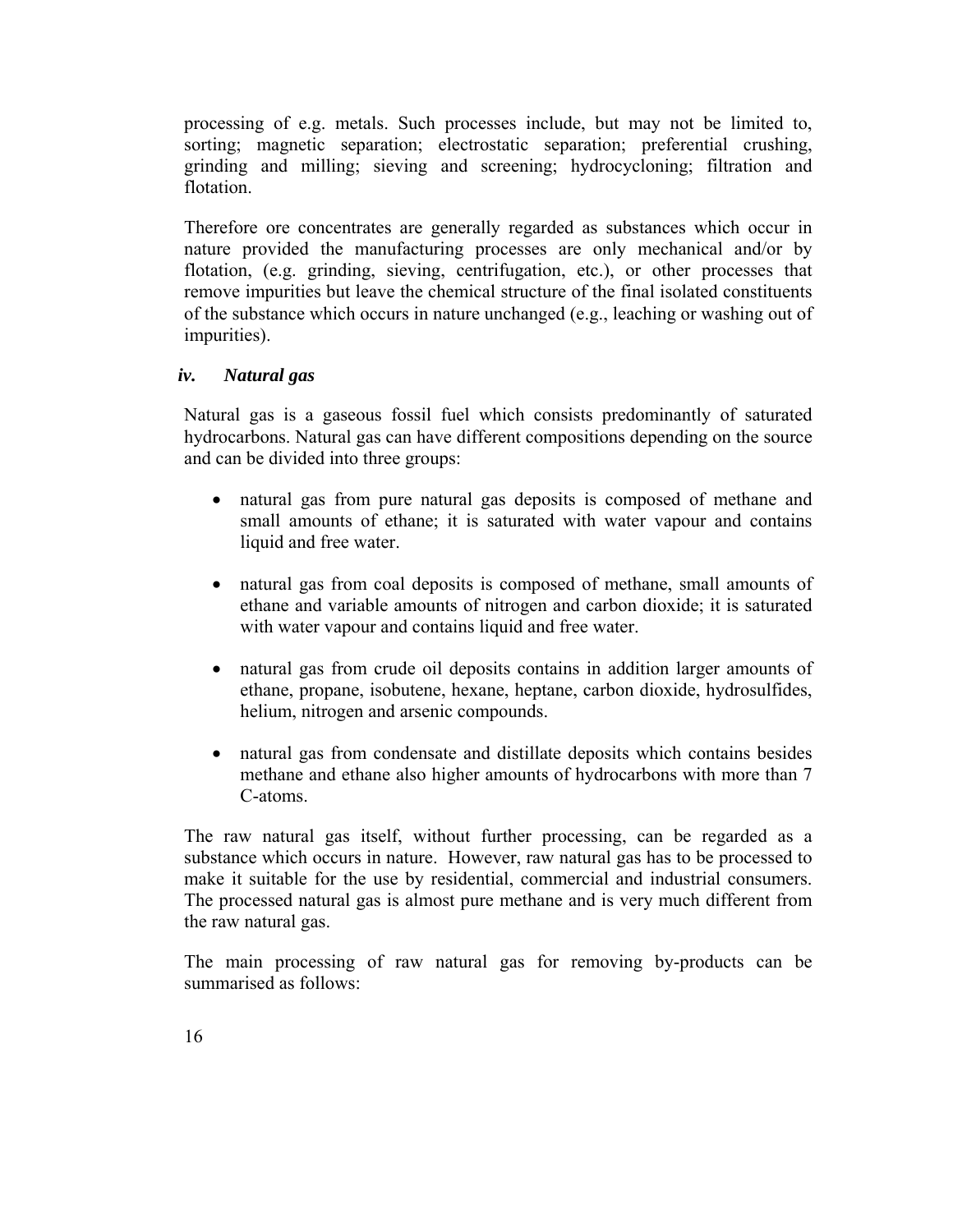- removal of liquid water and natural gas condensate
- removal of acid gases (hydrogen sulphide, carbon dioxide) by e.g. amine treatment or polymeric membranes
- removal of water vapour by e.g. absorption or by using membranes
- removal of nitrogen and / or helium by e.g. cryogenic process or absorption process
- removal of natural gas liquids by e.g. cryogenic low temperature distillation process
- separation into ethane, propane, butanes (iso-butane, n-butane) and hydrocarbons with  $C + 5$  carbon atoms by a fractionation train
- final natural gas which is almost pure methane

It has to be emphasised that only methane which is processed from raw natural gas can be regarded as natural gas. Methane processed from other sources than fossil, e.g. biogas, is not regarded as natural gas.

The European INventory of Existing commercial Chemical Substances (EINECS) lists one entry for natural gas which gives the following description:

EINECS number: 232-343-9 CAS number: 8006-14-2

### *Natural gas*

*Raw natural gas, as found in nature, or a gaseous combination of hydrocarbons having carbon numbers predominantly in the range of C1 through C4 separated from raw natural gas by the removal of natural gas condensate, natural gas liquid, and natural gas condensate/natural gas.* 

Natural gas isolated through any further processing of the raw natural gas, other than the steps listed in the definition of a substance occurring in the nature, can in fact not be regarded as a substance which occurs in nature.

### *v. Crude oil*

Crude oil is a lipophilic mixture of hydrocarbons which is incorporated into the earth's crust. Crude oil can consist of more than 17,000 constituents and is one of the most complex mixtures of organic compounds. The formation of crude oil is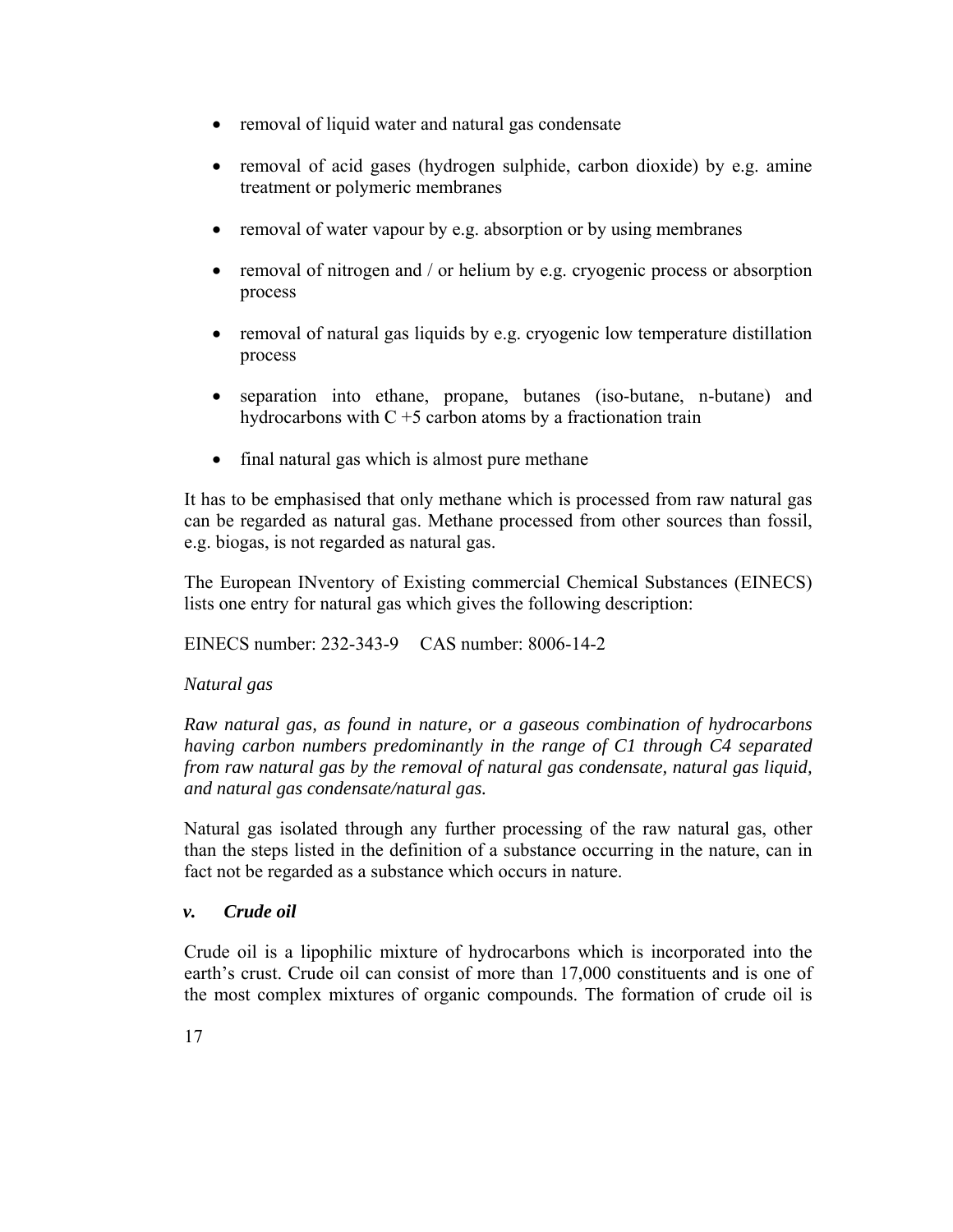based on sapropel of flat inshore waters emanated from carbohydrates, proteins and fats from small animals and small plants under the influence of bacteria, enzymes, pressure, mineral catalyst etc. The crude oil production is based on mechanical measures which qualifies crude oil as a substance which occurs in nature.

However, when processing and separating crude oil, the constituents or mixtures of constituents arising from these processes can normally no longer be regarded as substances which occur in nature, for example:

EC number: 272-871-7 CAS number: 68918-99-0

Gases (petroleum), crude oil fractionation off

A complex combination of hydrocarbons produced by the fractionation of crude oil. It consists of saturated aliphatic hydrocarbons having carbon numbers predominantly in the range of C1 through C5.

*vi. Coal* 

Coal is a solid fossil fuel formed by carbonisation of plants. There are two types of coal; brown coal and black coal which differ in their carbon content. Brown coal contains  $60 - 80$  % carbon and black coal contains  $80 - 98$  % carbon. Coal is usually processed only by mechanical means which qualifies coal as a substance which occurs in nature.

**8. Substances which occur in nature other than those listed under paragraph 7, if they are not chemically modified, unless they meet the criteria for classification as dangerous according to Directive 67/548/EEC or unless they are persistent, bioaccumulative and toxic or very persistent and very bioaccumulative in accordance with the criteria set out in Annex XIII or unless they were identified in accordance with Article 59(1) at least two years previously as substances giving rise to an equivalent level of concern as set out in Article 57(f).** 

This exemption comprises 'substances which occur in nature' not set out in paragraph 7, unless they are classified as dangerous according to Directive 67/548/EEC. The essential elements to be considered are: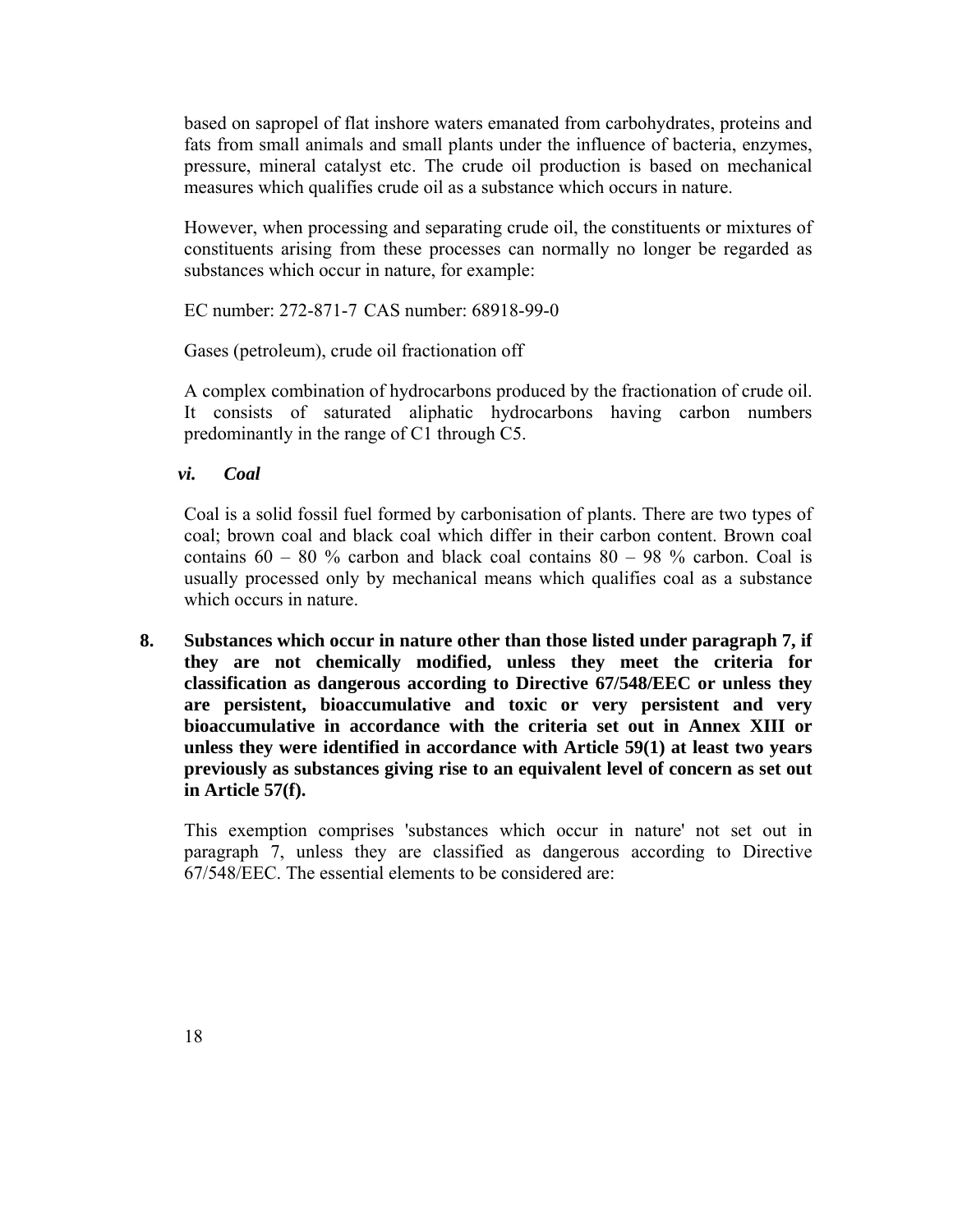- Substances must meet the definition of a 'substance which occurs in nature' as defined in Article  $3(39)^5$ .
- Substances are not exempted if they are classified as dangerous according to Directive 67/548/EEC. This means that a substance is not exempted if it is either on Annex I of Directive 67/548/EEC or the manufacturer or importer of the substance has assessed it as meeting the criteria set out in Annex VI of Directive 67/548/EEC. In addition, substances meeting the criteria for PBTs and vPvBs in Annex XIII are also not exempted nor are substances giving rise to an equivalent level of concern according to Article 59(f) and were included on the candidate list (according to Article 59(1) at least two years previously<sup>6</sup>.

It should be emphasised that an absence of information on the properties of a substance does not equate to the absence of hazardous properties. Many substances that might fall into the 'substances which occur in nature' category have insufficient information available on them to conclude that they are not dangerous. To exempt such substances would undermine the aims of REACH to gather information on substances in order to determine their potential hazards.

**9. The following substances obtained from natural sources, if they are not chemically modified, unless they meet the criteria for classification as dangerous according to Directive 67/548/EEC with the exception of those only classified as flammable [R10], as a skin irritant [R38] or as an eye irritant [R36] or unless they are persistent, bioaccumulative and toxic or very persistent and very bioaccumulative in accordance with the criteria set out in Annex XIII or unless they were identified in accordance with Article 59(1) at least two years previously as substances giving rise to an equivalent level of concern as set out in Article 57(f):** 

6

<sup>5</sup> See point 7 above for guidance on this definition.

In the latter case if a substance occurring in nature is identified according to Article 57(f) and included in the candidate list it no longer is subject to an exemption under this point from a date two years after the date of its inclusion and should be registered on that date.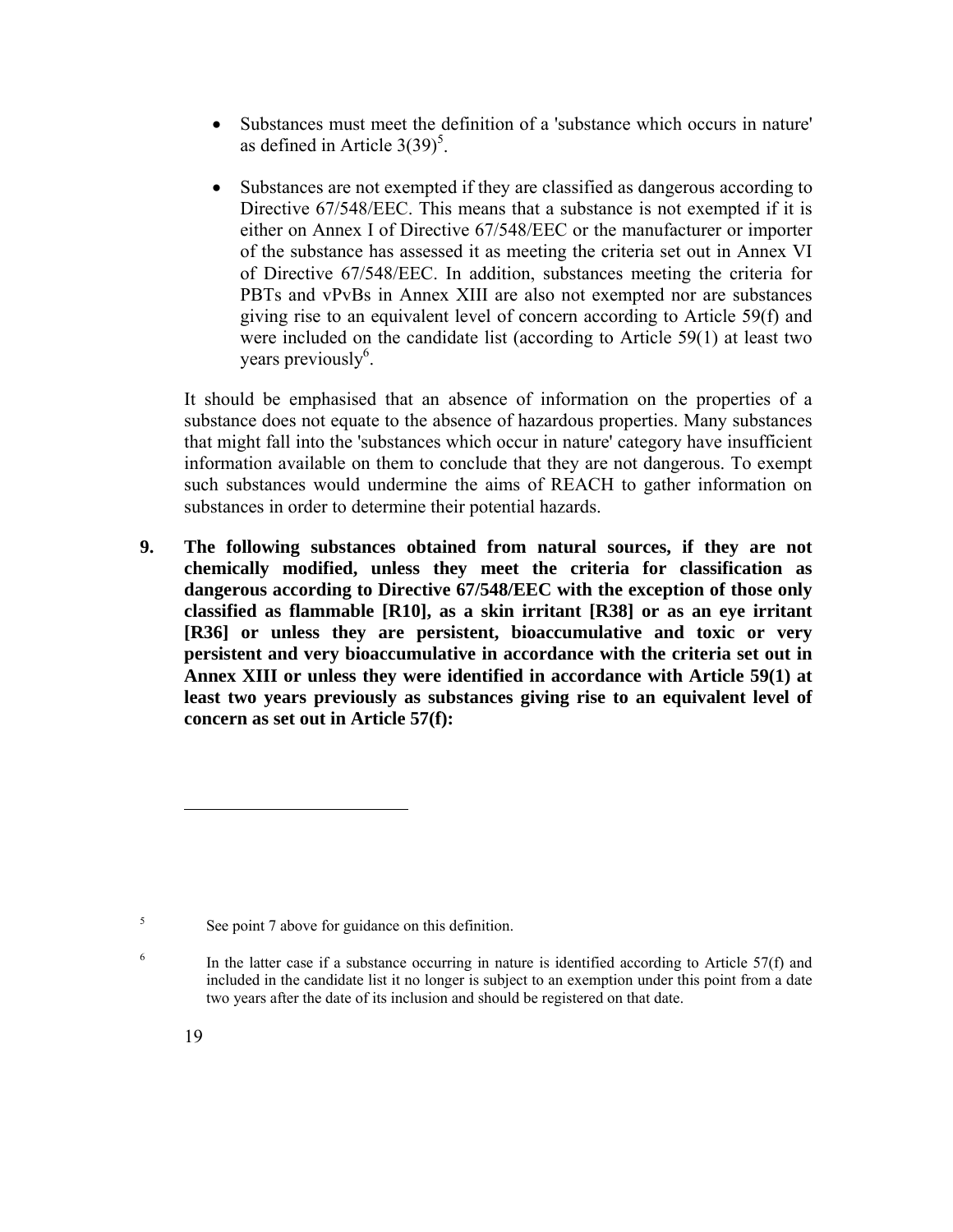Vegetable fats, vegetable oils, vegetable waxes; animal fats, animal oils, animal waxes; fatty acids from C6 to C24 and their potassium, sodium, calcium and magnesium salts; glycerol.

This exemption comprises substances obtained from natural sources if they are not chemically modified, unless they meet the criteria for classification as dangerous according to Directive 67/548/EEC, with the exception of those only classified as flammable  $[R10]$ , as a skin irritant  $[R38]$  or as an eye irritant  $[R36]$  or a combination thereof. Substances meeting the criteria for PBTs and vPvBs are also not exempted nor are substances giving rise to an equivalent level of concern according to Article 59(f) and were included on the candidate list (according to Article 59(1) at least two years previously<sup>4</sup>.

This exemption is not limited to naturally occurring substances in the sense of the definition of Article 3(39). This means that substances falling under this exemption can be obtained through other processes than those described in Article 3(39), including a chemical modification (e.g. ester hydrolysis to obtain fatty acids). 'Obtained from natural sources' means that the original source must be a natural material (e.g. plants or animals). In this context, 'not chemically modified' means that the substance covered by this exemption is not further chemically modified (e.g. a fatty acid is only covered as the substance itself and not in any chemically modified form except their potassium, sodium, calcium and magnesium salts, which are explicitly mentioned in Annex V.9)

The groups of substances that are covered by this exemption are:

• Vegetable fats, vegetable oils and vegetable waxes. Vegetable fats and oils are substances derived from plants that are composed of triglycerides. Nominally, oils are liquid at room temperature and fats are solid. A wax is composed of non-glycerolic esters of long chain fatty acids esterified with long chain fatty alcohols, triterpenic alcohols and sterols. An example for a vegetable wax is carnauba wax.

In general, vegetable oils originate from the seeds of oilseed plants, although some other parts of plants may also yield oils. This exemption exclusively applies to vegetable fats, vegetable oils and vegetable waxes but does not cover essential oils. Essential oils are hydrophobic liquids of complex composition, derived from plants, containing volatile organic compounds, such as alcohols, aldehydes, ketones, phenols, esters, ethers and terpenes, in varying proportions.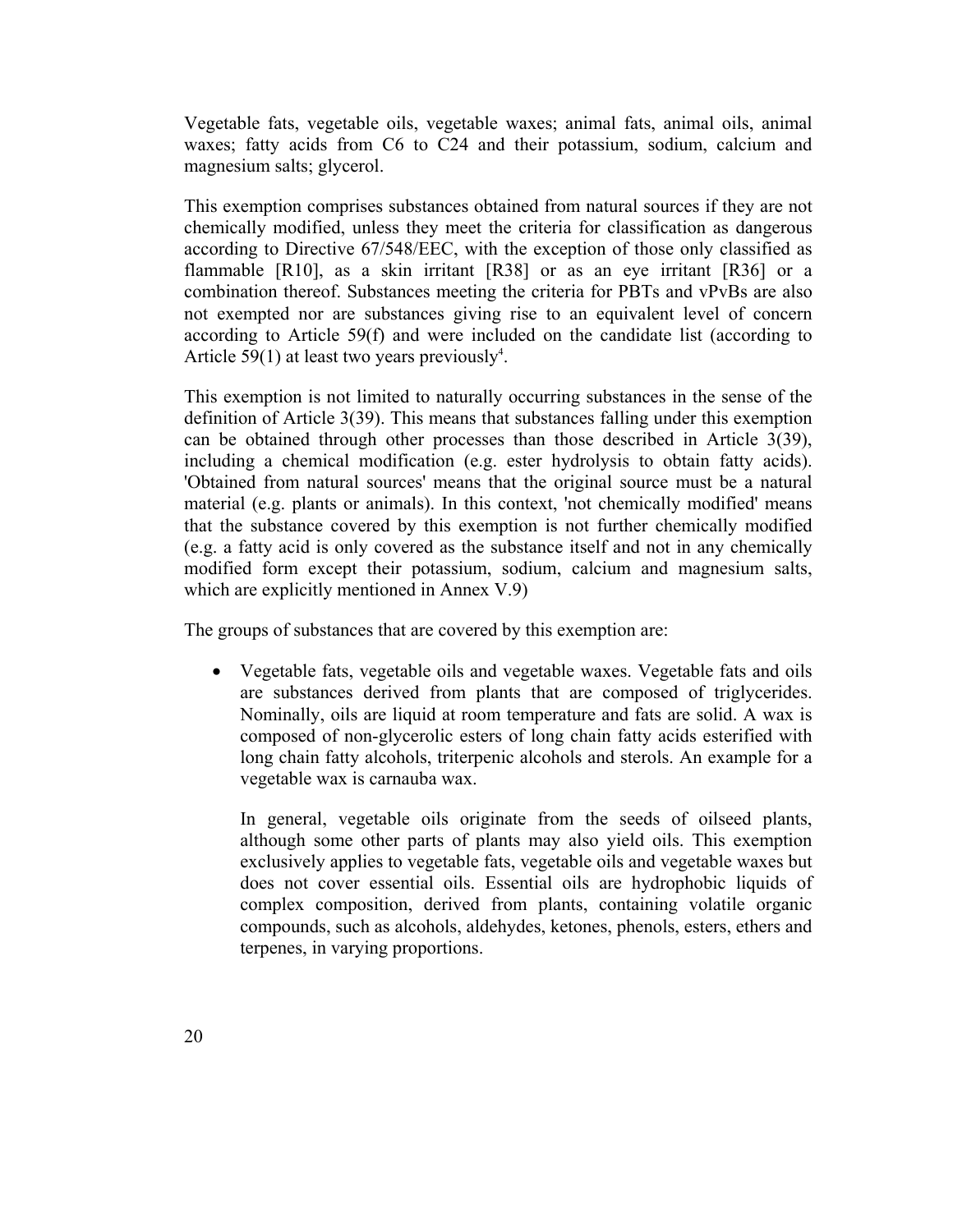- Animal fats, animal oils, animal waxes. These are normally rendered tissue fats that can be obtained from a variety of animals. Nominally, oils are liquid at room temperature and fats are solid. A wax is composed of nonglycerolic esters of long chain fatty acids esterified with long chain fatty alcohols, triterpenic alcohols and sterols. Examples of edible animal fats are lard (pig fat), fish oil and butter. Examples of animal waxes are bee wax and lanolin.
- Fatty acids are carboxylic acids often with a long unbranched aliphatic tail (chain) which is either saturated or unsaturated. The entry in Annex V exempts fatty acids with chains containing between 6 to 24 carbons, and their potassium, sodium, calcium and magnesium salts.

Fatty acids covered by this exemption are only partly available in free form in natural sources like fats and oils but must be obtained from them through ester hydrolysis of the parent glyceride (i.e. the fat or oil).

• Glycerol (EC No: 200-289-5, CAS No: 56-81-5) is also commonly called glycerine or propane-1,2,3-triol and forms the backbone of triglycerides bound to a number of fatty acids.

# **10. The following substances if they are not chemically modified:**

Liquefied petroleum gas, natural gas condensate, process gases and components thereof, coke, cement clinker, magnesia.

This exemption comprises a number of substances that are exempted unless they are chemically modified<sup>7</sup>:

# *i. Liquefied petroleum gas (LPG)*

In general, liquefied petroleum gas comprises the hydrocarbons propane, propene, butane, butene and mixtures thereof which are extracted as by-products during the distillation and cracking of crude oil in oil refineries as well as during the processing of raw natural gas. These gases and their mixtures can be liquefied

<sup>&</sup>lt;sup>7</sup> See points 7 and 8 above for guidance on this definition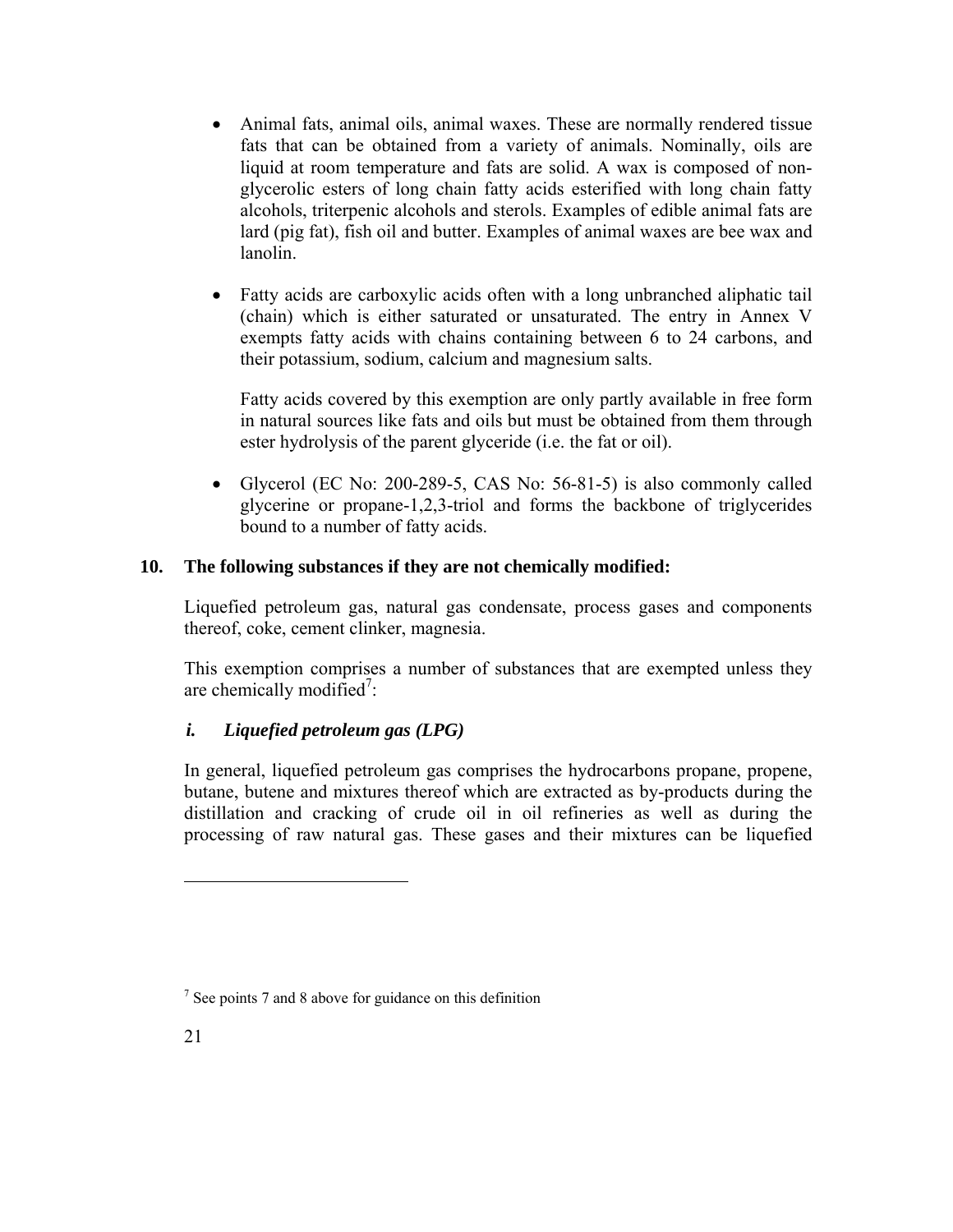easily by applying a relatively low pressure. For example, commercially supplied butane and propane mixtures would fall under this category.

EINECS is listing LPG with the following entry:

EC number: 270-704-2 CAS number: 68476-85-7

Petroleum gases, liquefied

A complex combination of hydrocarbons produced by the distillation of crude oil. It consists of hydrocarbons having carbon numbers predominantly in the range of C3 through C7 and boiling in the range of approximately  $-40^{\circ}$ C to  $80^{\circ}$ C ( $-40^{\circ}$ F to 176°F).

# *ii. Natural gas condensate*

Natural gas condensate is a low-density mixture of hydrocarbon liquids that are present as gaseous components in the raw natural gas. It condenses out of the raw natural gas if the temperature is reduced below the hydrocarbon dew point temperature of the raw natural gas. Natural gas condensate is regarded as a byproduct of the processing of the natural gas. Depending on the processes used to isolate it, natural gas condensate may be regarded as a substance which occurs in nature.

EINECS number 272-896-3 CAS number 68919-39-1

Natural gas condensates

A complex combination of hydrocarbons separated and/or condensed from natural gas during transportation and collected at the wellhead and/or from the production, gathering, transmission, and distribution pipelines in deeps, scrubbers, etc. It consists predominantly of hydrocarbons having carbon numbers predominantly in the range of C2 through C8.

# *iii. Process gases and components thereof*

Process gases are not naturally occurring substances. The expression 'process gas' can be regarded as an umbrella term for all kinds of gases produced during certain technical processes. Any risks from the process gas should be covered in the Chemical Safety Assessment of the substances involved in the process itself.

An example of a 'process gas' is blast furnace gas. This gas is produced during the combustion of coke in blast furnaces in the iron and steel industry. It is recovered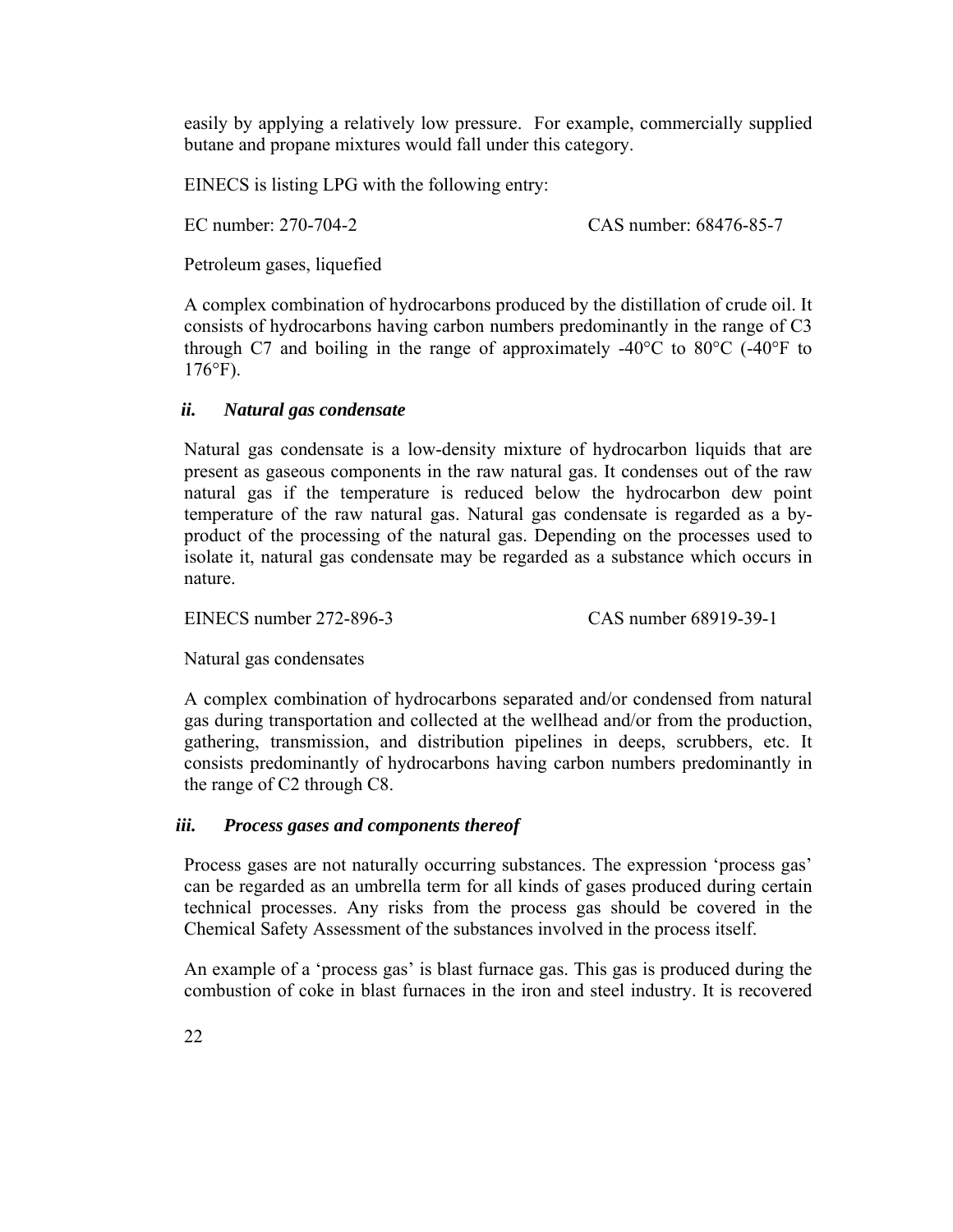and used as a fuel partly within the plant and partly in other steel industry processes or in power stations equipped to burn it.

Other examples of process gases include: welding fumes, wood dust, soldering fumes, etc.

### *iv. Cement clinker*

Cement clinker is a component of cement. Cement is regarded as a preparation composed of cement clinker, gypsum and other constituents depending on the cement type. Cement clinker is manufactured from the raw materials limestone, clay, bauxite, iron ore and quartz, grounded to a fine powder which is heated under oxidising conditions up to around 1400°-1450° C, at which temperature partial melting (sintering) takes place, resulting in drab granules. This process warrants that chemical bonds in the raw material cease to exist and new bonds are irregularly formed through material melting, producing the granules containing mainly tricalcium silicate, dicalcium silicate, dicalcium aluminate ferrite, tricalcium aluminate and calcium oxide. The melted material is rapidly cooled (quenched) to preserve its reactive mineral constituents.

Cement clinker does not have an EINECS number but it is very close in composition to "Cement, portland, chemicals" and/or "Cement, alumina, chemicals". Both of these substances have entries in EINECS (included below for reference):

1. EINECS number 266-043-4 CAS number 65997-15-1

Cement, portland, chemicals

Portland cement is a mixture of chemical substances produced by burning or sintering at high temperatures (greater than  $1200^{\circ}$ C (2192 $^{\circ}$ F)) raw materials which are predominantly calcium carbonate, aluminium oxide, silica, and iron oxide. The chemical substances which are manufactured are confined in a crystalline mass. This category includes all of the chemical substances specified below when they are intentionally manufactured in the production of Portland cement. The primary members of the category are  $Ca<sub>2</sub>SiO<sub>4</sub>$  and  $Ca<sub>3</sub>SiO<sub>5</sub>$ . Other compounds listed below may also be included in combination with these primary substances

| CaAl <sub>2</sub> O <sub>4</sub> | $Ca2Al2SiO7$ |
|----------------------------------|--------------|
|                                  |              |

| CaAl <sub>4</sub> O <sub>7</sub> | $Ca4Al6SO16$ |
|----------------------------------|--------------|
|                                  |              |

 $CaAl<sub>12</sub>O<sub>19</sub>$   $Ca<sub>12</sub>Al<sub>14</sub>Cl<sub>2</sub>O<sub>32</sub>$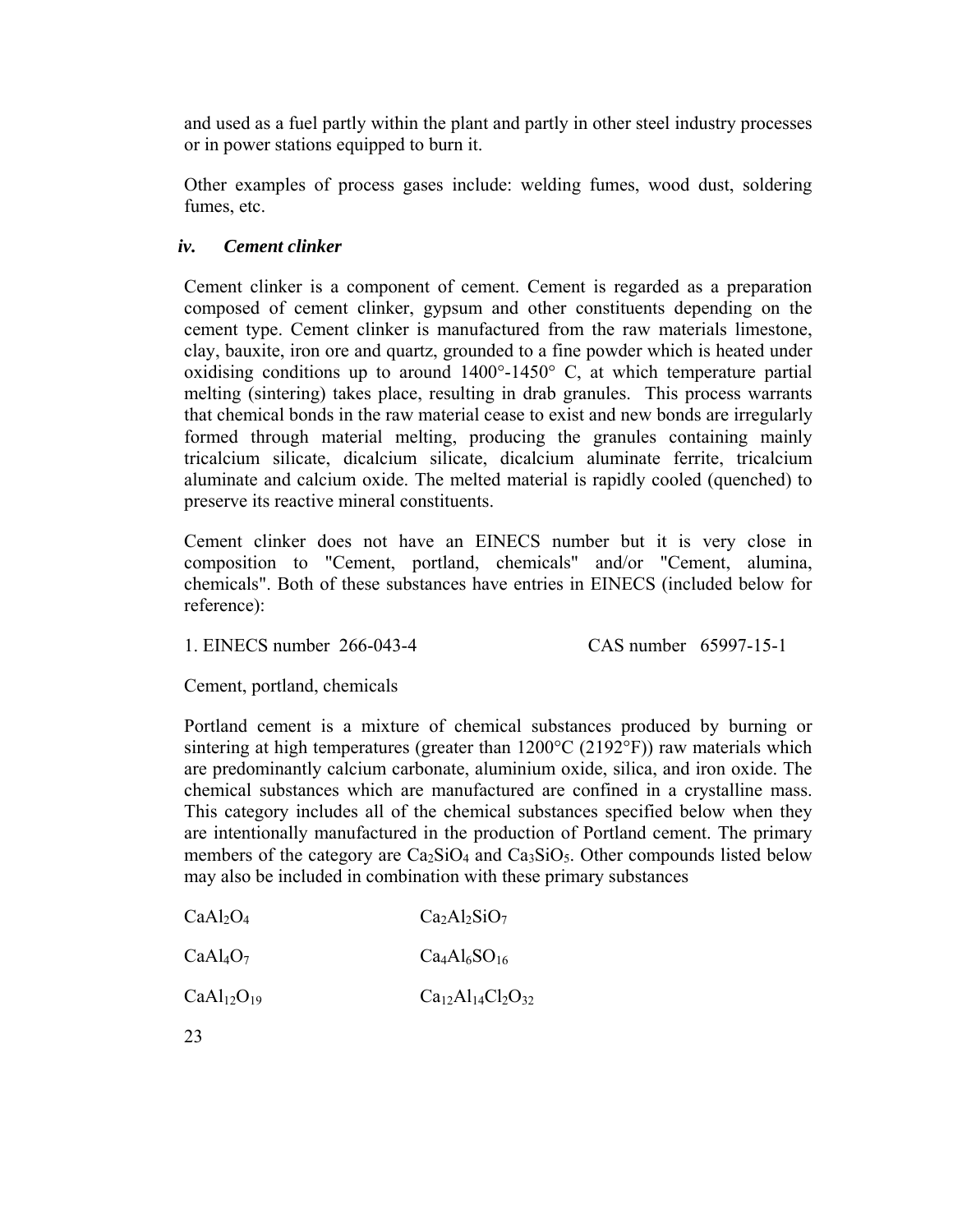| $Ca3Al2O6$                                 | $Ca12Al14F2O32$ |
|--------------------------------------------|-----------------|
| $Ca_{12}Al_{14}O_{33}$                     | $Ca4Al2Fe2O10$  |
| CaO                                        | $Ca6Al4Fe2O15$  |
| $Ca2Fe2O5$                                 |                 |
| $\Omega$ EBIECC $\Omega$ $\Omega$ $\Omega$ |                 |

2. EINECS number: 266-045-5 CAS number: 65997-16-2

*Cement, alumina, chemicals* 

*High-Alumina cement is a mixture of chemical substances produced by burning or sintering at high temperature (greater than 1200°C (2192°F)) raw materials which are predominantly calcium carbonate, aluminium oxide, silica, and iron oxide. The chemical substances which are manufactured are confined in a crystalline mass. This category includes all of the chemical substances specified below when they are intentionally manufactured in the production of high-alumina cement. The primary members of this category are CaAl<sub>2</sub>O<sub>4</sub>, Ca<sub>4</sub>Al<sub>2</sub>Fe<sub>2</sub>O<sub>10</sub>, Ca<sub>12</sub>Al<sub>14</sub>O<sub>33</sub>, and Ca<sub>2</sub>SiO<sub>4</sub>. Other compounds listed below may also be included in the combination with these primary substances.* 

| CaAl <sub>4</sub> O <sub>7</sub>   | $Ca2Al2SiO7$                |
|------------------------------------|-----------------------------|
| CaAl <sub>12</sub> O <sub>19</sub> | $Ca4Al6SO16$                |
| $Ca3Al2O6$                         | $Ca12Al14Cl2O32$            |
| CaO                                | $Ca_{12}Al_{14}F_{2}O_{32}$ |
| Ca <sub>3</sub> SiO <sub>5</sub>   | $Ca6Al4Fe2O15$              |
| $\cap$ $\Gamma$ $\cap$             |                             |

 $Ca<sub>2</sub>Fe<sub>2</sub>O<sub>5</sub>$ 

#### *v. Magnesia*

Magnesia is a natural form of magnesium oxide found as a mineral also called periclase.

There is no information currently available that magnesia meets the criteria for classification as dangerous according to Directive 67/548/EEC.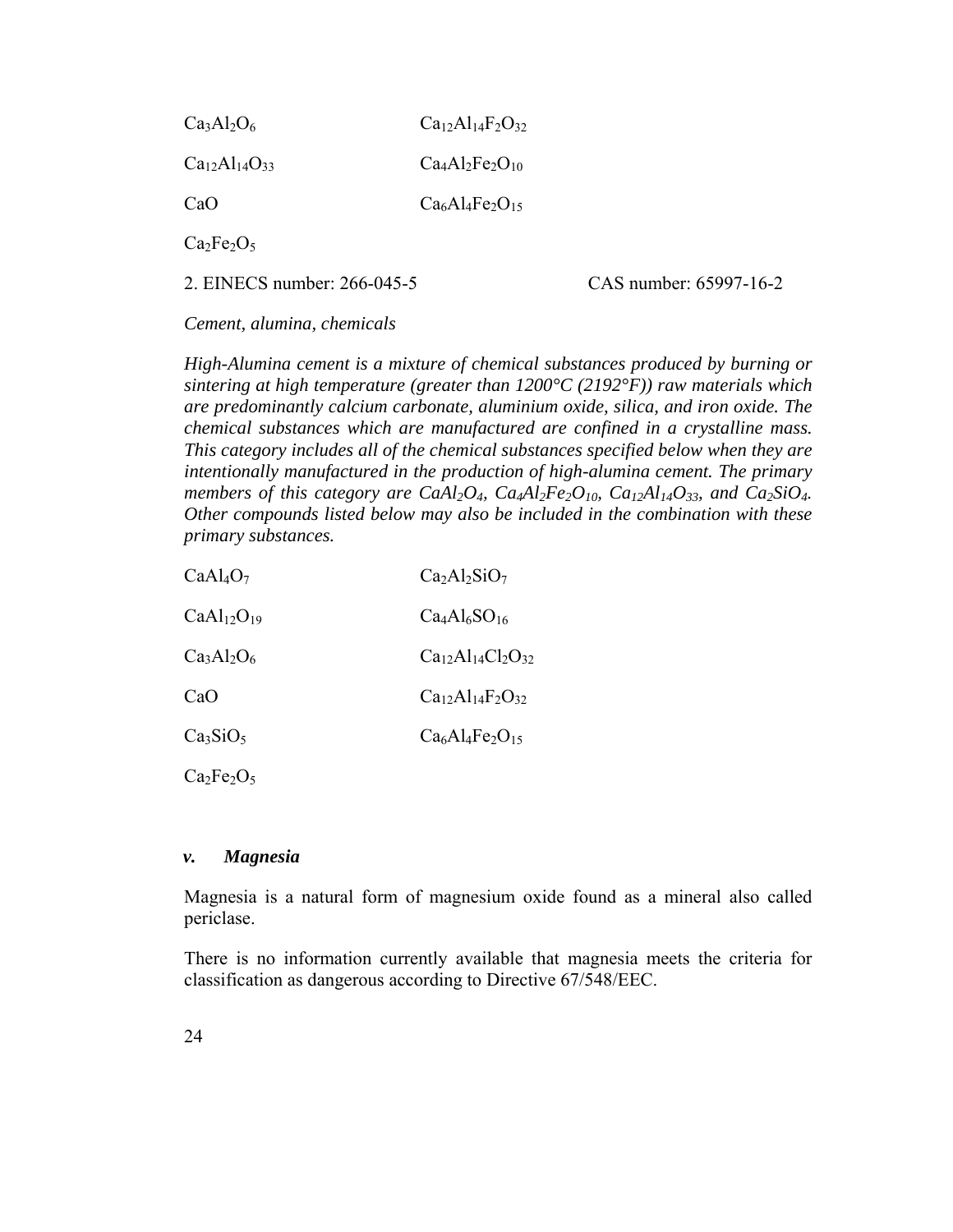#### *vi. Coke*

Coke is a black, combustible residue of the coking of coal, predominantly consisting of carbon. The coking of coal is a refining procedure of coal which applies a heat treatment on coal under exclusion of air. The produced quantities of coke, coal gas, tar and by-products are depending on the modification, quality and quantity of coal and the applied temperature range. Coke can also be formed from petroleum.

*EINECS number 266-010-4 CAS number 65996-77-2* 

*Coke (coal)* 

*The cellular carbonaceous mass resulting from the high temperature (greater than 700°C (1292°F)) destructive distillation of coal. Composed primarily of carbon. May contain varying amounts of sulfur and ash.*

*EINECS number 265-080-3 CAS number 64741-79-3* 

*Coke (petroleum)* 

*A solid material resulting from high temperature treatment of petroleum fractions. It consists of carbonaceous material and contains some hydrocarbons having a high carbon-to-hydrogen ratio.* 

**11. The following substances unless they meet the criteria for classification as dangerous according to Directive 67/548/EEC and provided that they do not contain constituents meeting the criteria as dangerous in accordance with Directive 67/548/EEC present in concentrations above the lowest of the applicable concentration limits set out in Directive 1999/45/EC or concentration limit set out in Annex I to Directive 67/548/EEC, unless conclusive scientific experimental data show that these constituents are not available throughout the life-cycle of the substance and those data have been ascertained to be adequate and reliable:** 

Glass, ceramic frits.

According to the scientific literature glass is the state of a substance rather than a substance as such. For legislative purposes, it can best be defined through its starting materials and production process, similar to many other UVCB substances. EINECS has several entries for glasses as follows: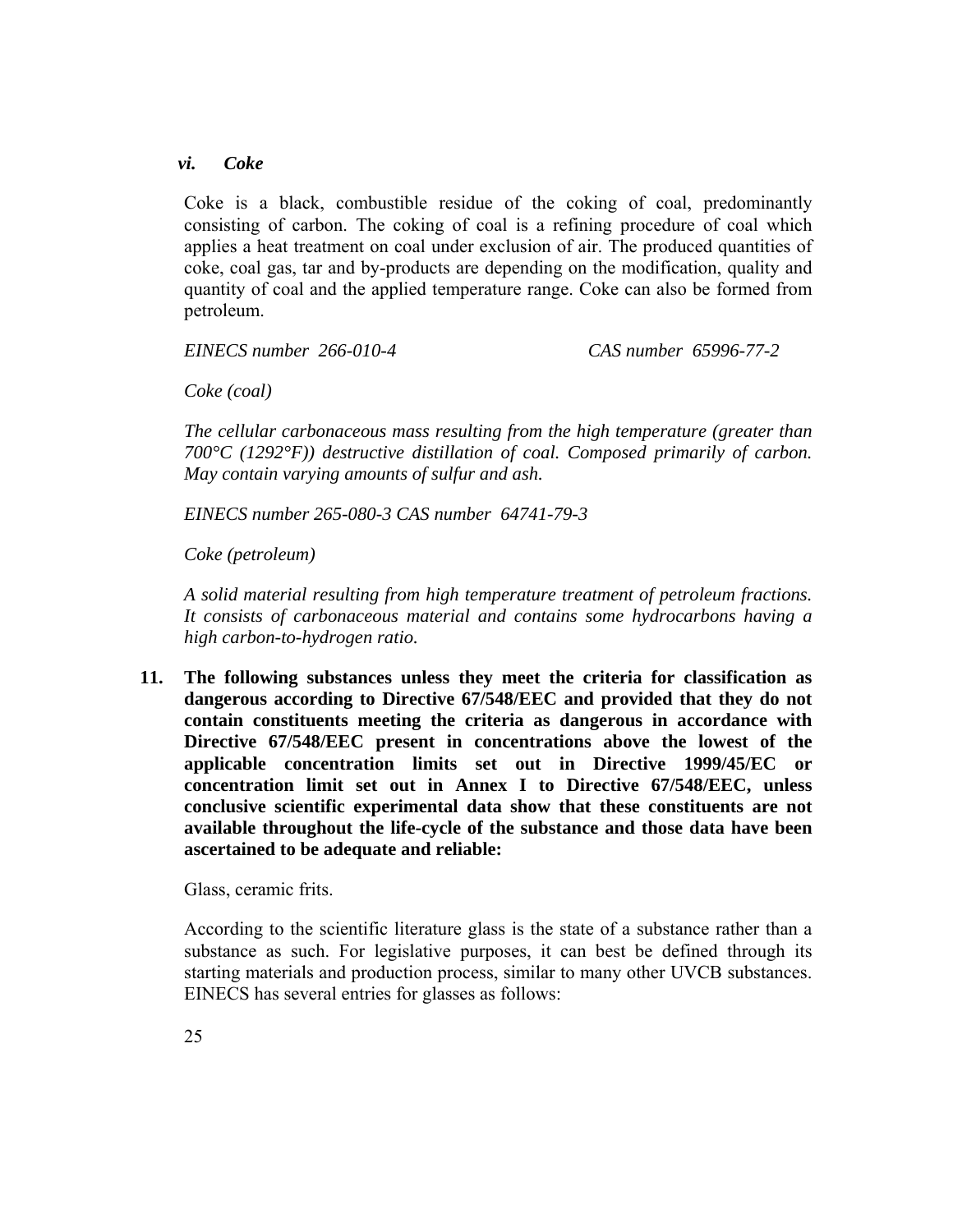Glass, nonoxide, chemicals (EC: 295-731-7), Glass, oxide, calcium magnesium potassium sodium phosphosilicate (EC: 305-415-3), Glass, oxide, calcium magnesium sodium phosphosilicate (EC: 305-416-9) and Glass, oxide, chemicals  $(EC: 266-046-0)^8;$ 

A frit is a ground glass or glaze used in pottery; some materials have to be fritted before they can be used because they are soluble or toxic.

EINECS lists frits under the following entry:

Frits, chemicals (EC: 266-047-6).

The glass and frits substances are very similar in composition and manufacturing process.

Only those types of glass and ceramic frits are exempted which do not have any significant hazard properties:

- Firstly, glass or ceramic frits are only to be exempted if they (as substances as such) do not meet the criteria for classification as dangerous according to Directive 67/548/EEC. There are two possibilities to assess this criterion: look at the glass itself or look at the starting materials.
- Secondly, they are not exempted if the substance contains constituents meeting the criteria as dangerous in accordance with Directive 67/548/EEC that are present in concentrations above the lowest of the applicable concentration limits set out in Directive 1999/45/EC or concentration limit set out in Annex I to Directive 67/548/EEC, unless conclusive scientific experimental data show that these constituents are not available throughout the life-cycle of the substance and those data have been ascertained to be adequate and reliable. In this case, industry has to look at the constituents after the production of the glass (constituents could be different than the starting materials) to see if they are classified and present above the relevant concentration limit. If this is the

8

Please note that the description following the heading in the EINECS listing of these substances is part of the substance entry and in most cases it is most decisive for substance identification.